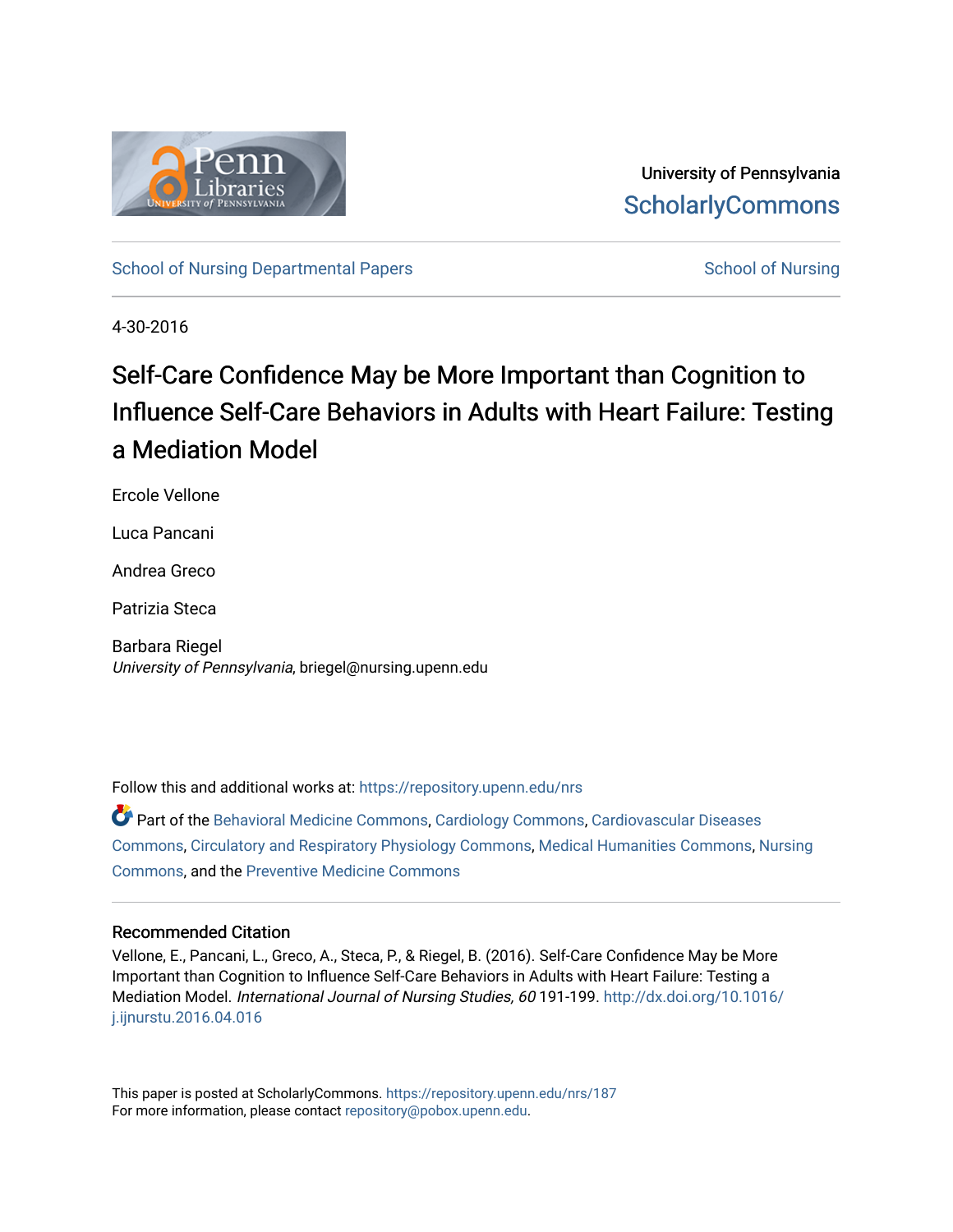# Self-Care Confidence May be More Important than Cognition to Influence Self-Care Behaviors in Adults with Heart Failure: Testing a Mediation Model

## **Abstract**

#### Background

Cognitive impairment can reduce the self-care abilities of heart failure patients. Theory and preliminary evidence suggest that self-care confidence may mediate the relationship between cognition and self-care, but further study is needed to validate this finding.

#### **Objectives**

The aim of this study was to test the mediating role of self-care confidence between specific cognitive domains and heart failure self-care.

#### Design

Secondary analysis of data from a descriptive study.

#### Settings

Three out-patient sites in Pennsylvania and Delaware, USA.

#### **Participants**

A sample of 280 adults with chronic heart failure, 62 years old on average and mostly male (64.3%).

#### Methods

Data on heart failure self-care and self-care confidence were collected with the Self-Care of Heart Failure Index 6.2. Data on cognition were collected by trained research assistants using a neuropsychological test battery measuring simple and complex attention, processing speed, working memory, and short-term memory. Sociodemographic data were collected by self-report. Clinical information was abstracted from the medical record. Mediation analysis was performed with structural equation modeling and indirect effects were evaluated with bootstrapping.

#### **Results**

Most participants had at least 1 impaired cognitive domain. In mediation models, self-care confidence consistently influenced self-care and totally mediated the relationship between simple attention and selfcare and between working memory and self-care (comparative fit index range: .929–.968; root mean squared error of approximation range: .032–.052). Except for short-term memory, which had a direct effect on self-care maintenance, the other cognitive domains were unrelated to self-care.

#### **Conclusions**

Self-care confidence appears to be an important factor influencing heart failure self-care even in patients with impaired cognition. As few studies have successfully improved cognition, interventions addressing confidence should be considered as a way to improve self-care in this population.

#### Keywords

cognition, heart failure, mediation analysis, self-care, self-efficacy, treatment adherence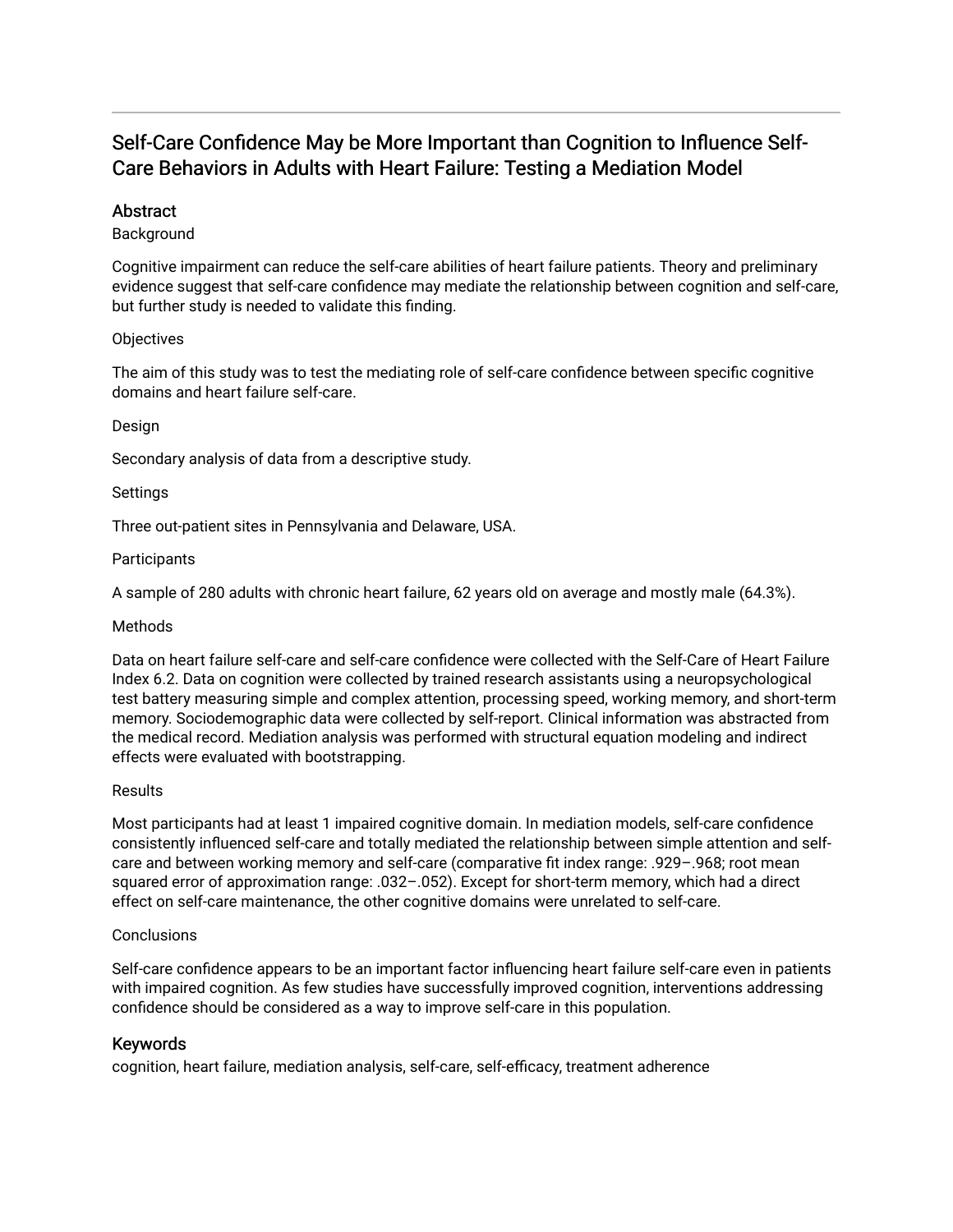## Disciplines

Behavioral Medicine | Cardiology | Cardiovascular Diseases | Circulatory and Respiratory Physiology | Medical Humanities | Medicine and Health Sciences | Nursing | Preventive Medicine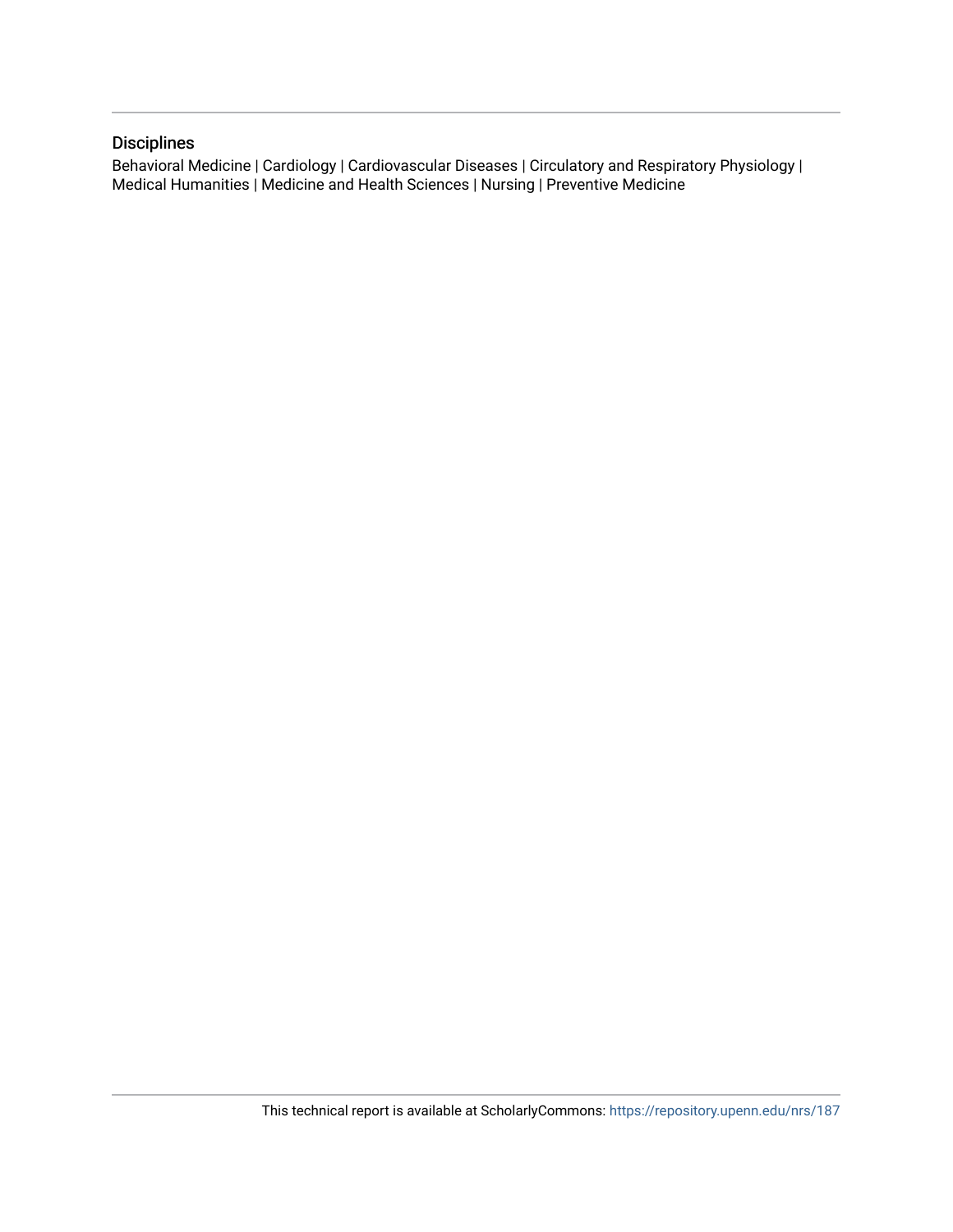## **Self-care confidence may be more important than cognition to influence self-care behaviors in**

#### **adults with heart failure: testing a mediation model**

Ercole Vellone, PhD, RN Postdoctoral Research Fellow in Nursing Science Department of Biomedicine and Prevention University of Rome "Tor Vergata", Rome, Italy

Luca Pancani, MSc PhD student in Psychology Department of Psychology University of Milan – Bicocca, Milan, Italy

Andrea Greco, PhD Postdoctoral Research Fellow in Psychology Department of Psychology University of Milan – Bicocca, Milan, Italy

Patrizia Steca, PhD Associate Professor Department of Psychology University of Milan – Bicocca, Milan, Italy

Barbara Riegel, PhD, RN, FAHA, FAAN Edith Clemmer Steinbright Professor of Gerontology University of Pennsylvania School of Nursing Philadelphia, PA, USA

Corresponding author Dr Ercole Vellone Department of Biomedicine and Prevention University of Rome Tor Vergata Via Montpellier, 1, Rome 00133, Italy E-mail: [ercole.vellone@uniroma2.it](mailto:ercole.vellone@uniroma2.it) Tel.: +39 338 7491811; fax: +39 0672596961.

Source of Funding: Supported by the National Heart, Lung, and Blood Institute (RO1 HL084394) and the VISN 4 Mental Illness Research, Education, and Clinical Center, Philadelphia Veterans Affairs Medical Center.

The authors gratefully acknowledge Stephen Moelter, PhD, University of the Sciences, Philadelphia, PA, who reviewed a prior version of this manuscript.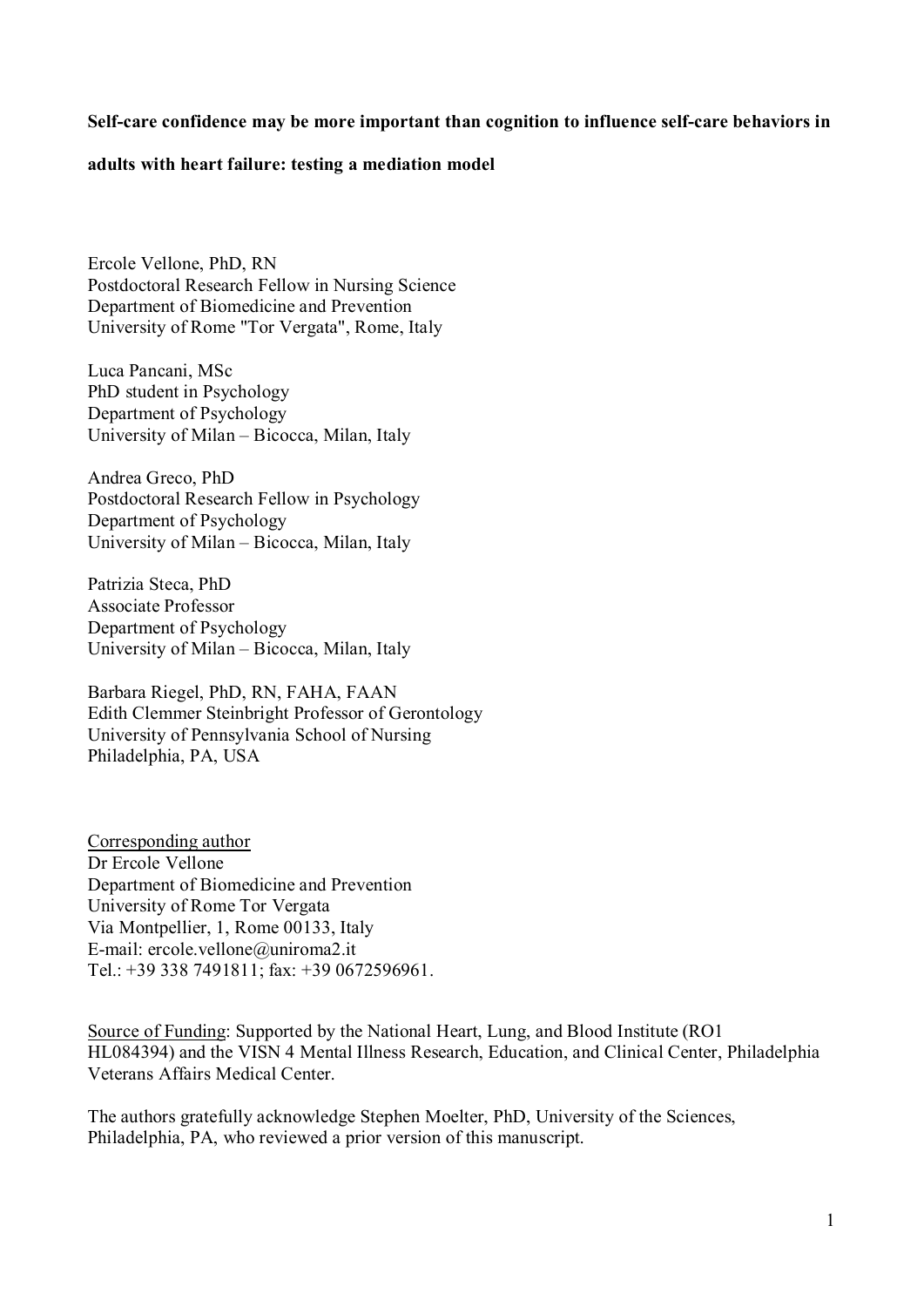#### **Abstract**

**Background.** Cognitive impairment can reduce the self-care abilities of heart failure patients. Theory and preliminary evidence suggest that self-care confidence may mediate the relationship between cognition and self-care, but further study is needed to validate this finding.

**Objectives**. The aim of this study was to test the mediating role of self-care confidence between specific cognitive domains and heart failure self-care.

**Design.** Secondary analysis of data from a descriptive study.

**Settings**. Three out-patient sites in Pennsylvania and Delaware, USA.

**Participants**. A sample of 280 adults with chronic heart failure, 62 years old on average and mostly male (64.3%).

**Methods**. Data on heart failure self-care and self-care confidence were collected with the Self-Care of Heart Failure Index 6.2. Data on cognition were collected by trained research assistants using a neuropsychological test battery measuring simple and complex attention, processing speed, working memory, and short-term memory. Sociodemographic data were collected by self-report. Clinical information was abstracted from the medical record. Mediation analysis was performed with structural equation modeling and indirect effects were evaluated with bootstrapping.

**Results**. Most participants had at least 1 impaired cognitive domain. In mediation models, self-care confidence consistently influenced self-care and totally mediated the relationship between simple attention and self-care and between working memory and self-care (comparative fit index ranges: .929-.968; root mean squared error of approximation ranges: .032-.052). Except for short-term memory, which had a direct effect on self-care maintenance, the other cognitive domains were unrelated to self-care.

**Conclusions**. Self-care confidence appears to be an important factor influencing heart failure selfcare even in patients with impaired cognition. As few studies have successfully improved cognition, interventions addressing confidence should be considered as a way to improve self-care in this population.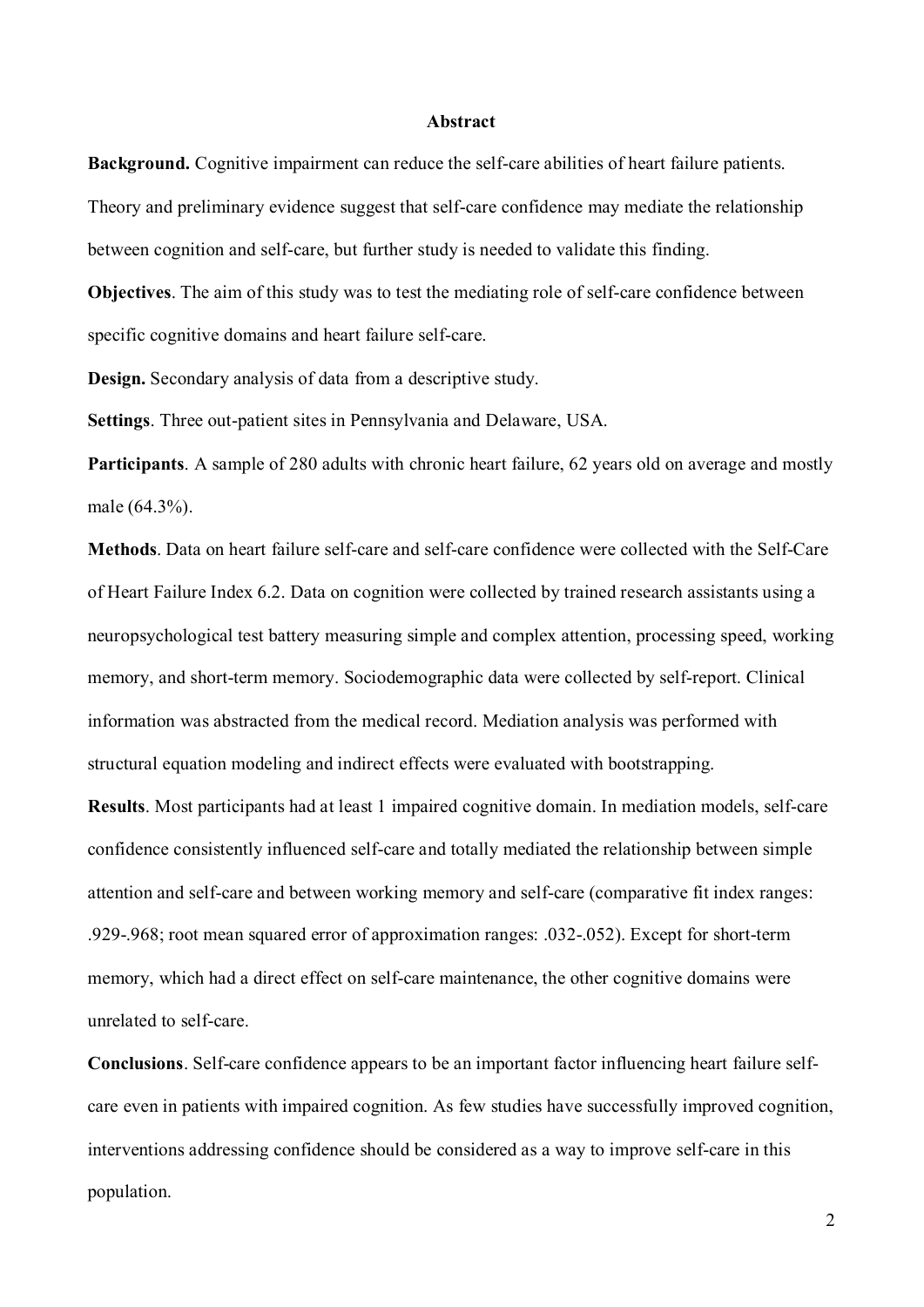**Key words**: Cognition; Heart failure; Mediation analysis; Self-Care; Self-efficacy; Treatment adherence

## **Contribution of the paper**

*What is already known about the topic?*

- Cognitive impairment affects 25-50% of adults with heart failure;
- Cognitive impairment may reduce HF patient self-care but literature is inconsistent;
- Only one study reports that self-care confidence mediates between global cognition and heart failure self-care.

# *What this study adds?*

- Self-care confidence totally mediates the relationship between simple attention and heart failure self-care;
- Self-care confidence totally mediates the relationship between working memory and heart failure self-care.
- Interventions addressing self-care confidence might be more effective than interventions based on cognitive training to improve self-care of heart failure patients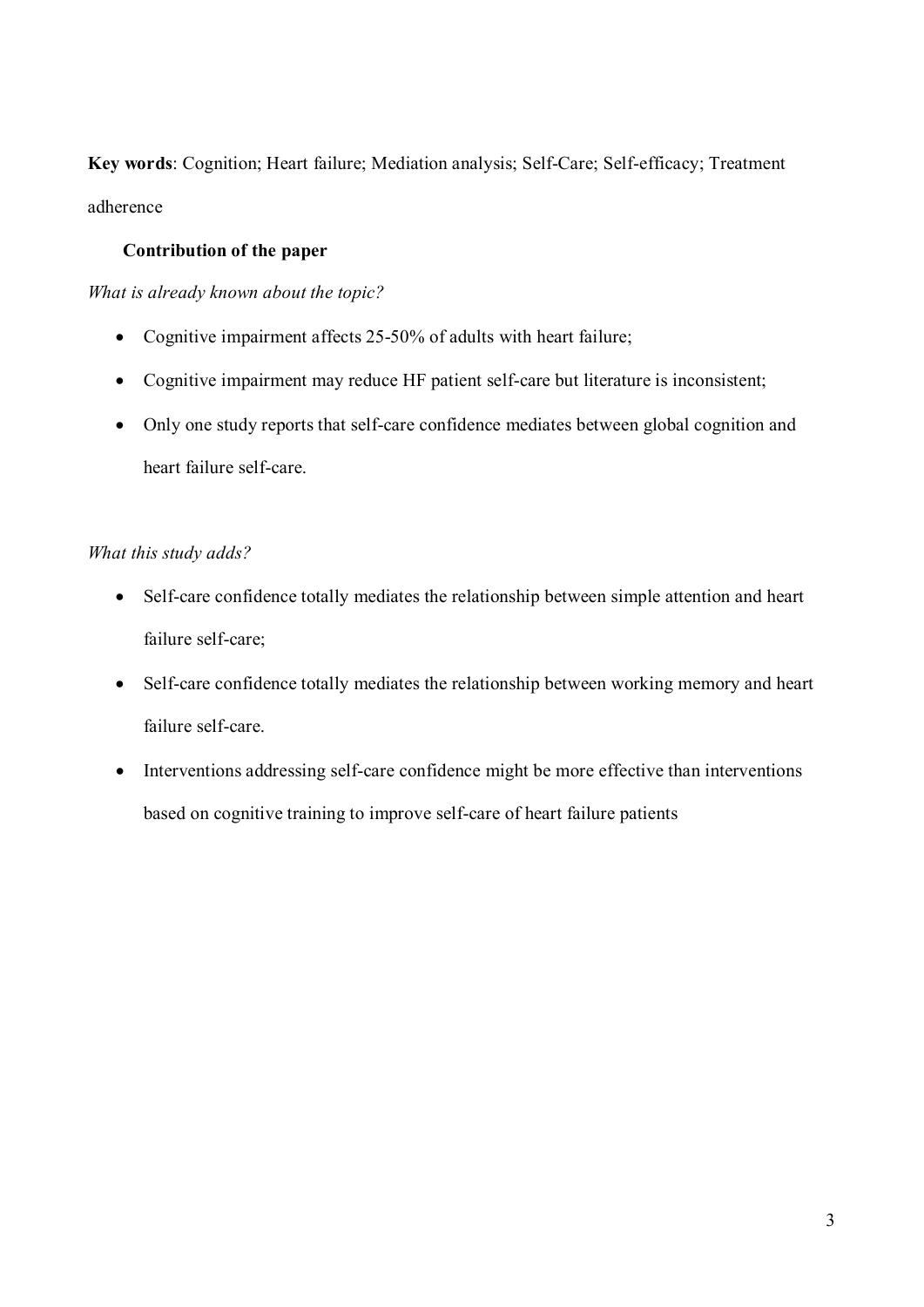#### **Introduction**

Heart failure is a pandemic syndrome affecting the  $0.5 - 2%$  of the general population in western countries (Mozaffarian et al., 2015). Almost 6 million people in the US and 15 million people in Europe are affected by heart failure (McMurray et al., 2012; Mozaffarian et al., 2015). Because heart failure prevalence increases with age, it is predicted that by 2030, 25% of the population will have heart failure (Heidenreich et al., 2013).

Heart failure patients experience poor outcomes such as decreased quality of life, repeated hospitalization, and high mortality rates (Falk et al., 2013; Lam and Smeltzer, 2012; Murthy and Lipman, 2011; Song et al., 2010). However, if patients perform adequate self-care they can improve these outcomes (Ditewig et al., 2010; Jones et al., 2012; Tung et al., 2013).

As defined by the situation-specific theory of heart failure self-care (Riegel and Dickson, 2008; Riegel et al., 2015), self-care is a process that involves self-care maintenance, symptom perception, and self-care management. The goal of self-care maintenance is to maintain physiologic stability through treatment adherence (e.g., medication adherence); symptom perception involves monitoring for changes (e.g., checking ankles for swelling); and self-care management, which includes the response to signs and symptoms of a heart failure exacerbation (e.g., recognize symptoms quickly). In the theory, self-care confidence, also referred to as self-efficacy in task-specific self-care behaviors, is said to mediate and/or moderate the self-care process (Riegel and Dickson, 2008; Riegel et al., 2015). That is, factors influencing self-care may do so through self-care confidence (mediation) or different levels of self-care confidence may change the manner in which these factors influence self-care (moderation) (Baron and Kenny, 1986).

An important factor thought to potentially influence self-care is cognition (Dickson et al., 2007). Cognitive impairment is found in 25-50% of adults with heart failure (Dodson et al., 2013; Gure et al., 2012; Pressler, 2008) but literature is inconsistent regarding the influence of cognitive impairment on heart failure self-care. In fact, some studies have shown that cognitive impairment affects self-care (Alosco et al., 2012; Harkness et al., 2013) while others have not (Cameron et al.,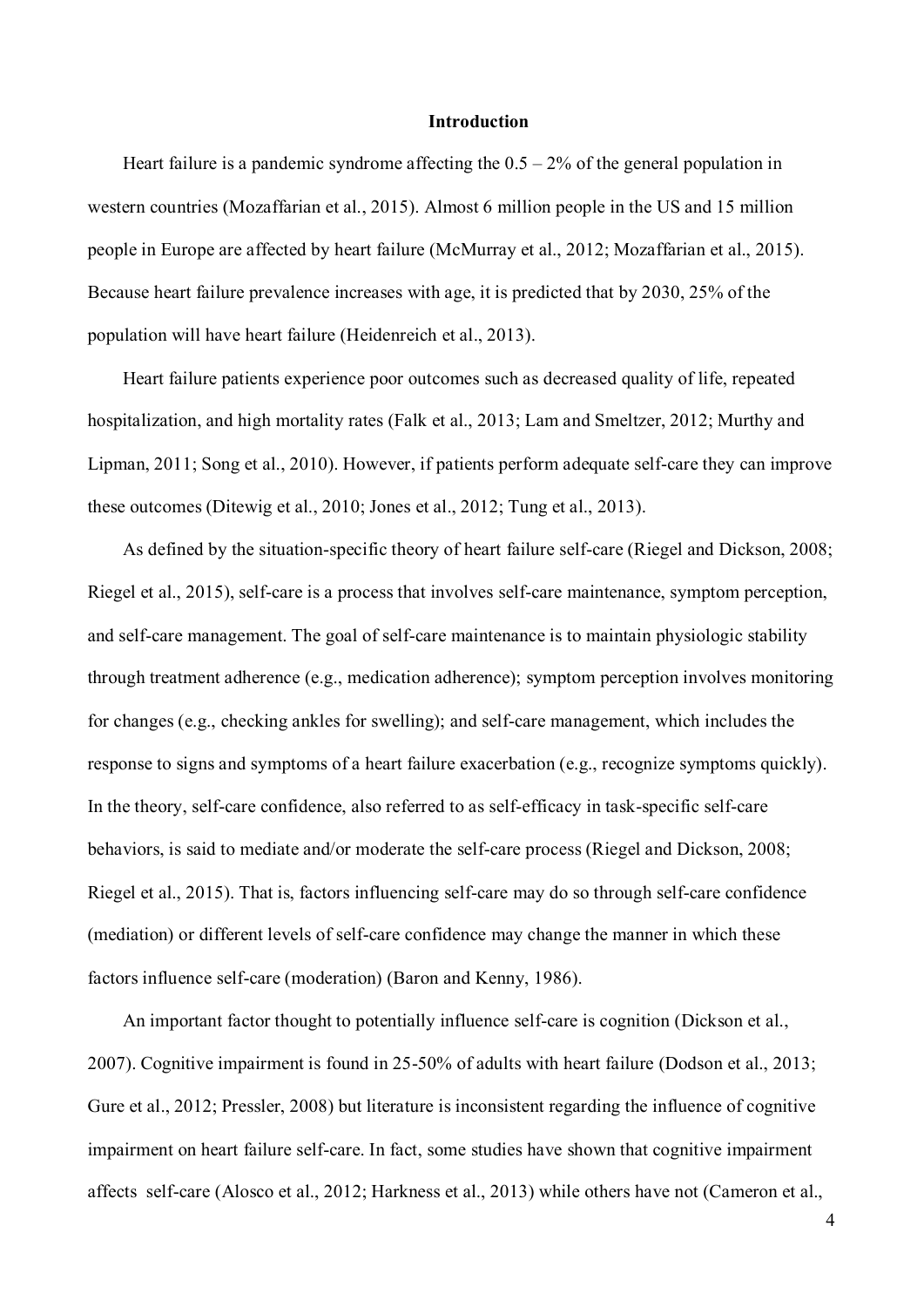2009). This inconsistency in the literature might be due to the effect of mediators or moderators (such as self-care confidence) that influence the relationship between cognition and self-care. In fact, in a recent study, self-care confidence totally mediated the relationship between cognition and self-care (Vellone et al., 2015), even though cognition was measured only with the Mini Mental State Examination that is useful for screening purposes but it is not advocated to evaluate specific cognitive domains in patients (Cameron et al., 2015). Knowing which specific domain of cognition influences self-care confidence and if self-care confidence mediates the relationship between these specific cognitive domains and self-care behaviors (self-care maintenance and management) would improve our understanding of potential ways to improve self-care. In fact, while it is well known that heart failure self-care can be improved via self-care confidence (Cox et al., 2013; Flynn et al., 2005; Pozehl et al., 2010; Smeulders et al., 2010), we do not have yet strong evidence showing that heart failure self-care can be improved via cognitive improvement (Pressler et al., 2011).

Therefore, the aim of this study was to test the mediating role of self-care confidence in the relationship between specific cognitive domains (simple and complex attention, processing speed, working memory, and short-term memory) and self-care maintenance and management as illustrated in Figure 1. As predicted by the situation-specific theory of heart failure self-care (Riegel and Dickson, 2008; Riegel et al., 2015) and prior work (Vellone et al., 2015), our hypothesis was that these cognitive domains would not have a direct effect on self-care behaviors but would affect self-care behaviors (self-care maintenance and management) *only* indirectly through self-care confidence.

## **Methods**

#### *Design, sample and setting*

This was a secondary analysis of data from a descriptive cohort comparison study (Riegel et al., 2011). Methodology of the parent study has been published elsewhere (Riegel et al., 2011). Briefly, the aim of the parent study was to study the influence of excessive daytime sleepiness and cognition on heart failure self-care in a sample of 280 heart failure patients enrolled in 3 outpatient settings in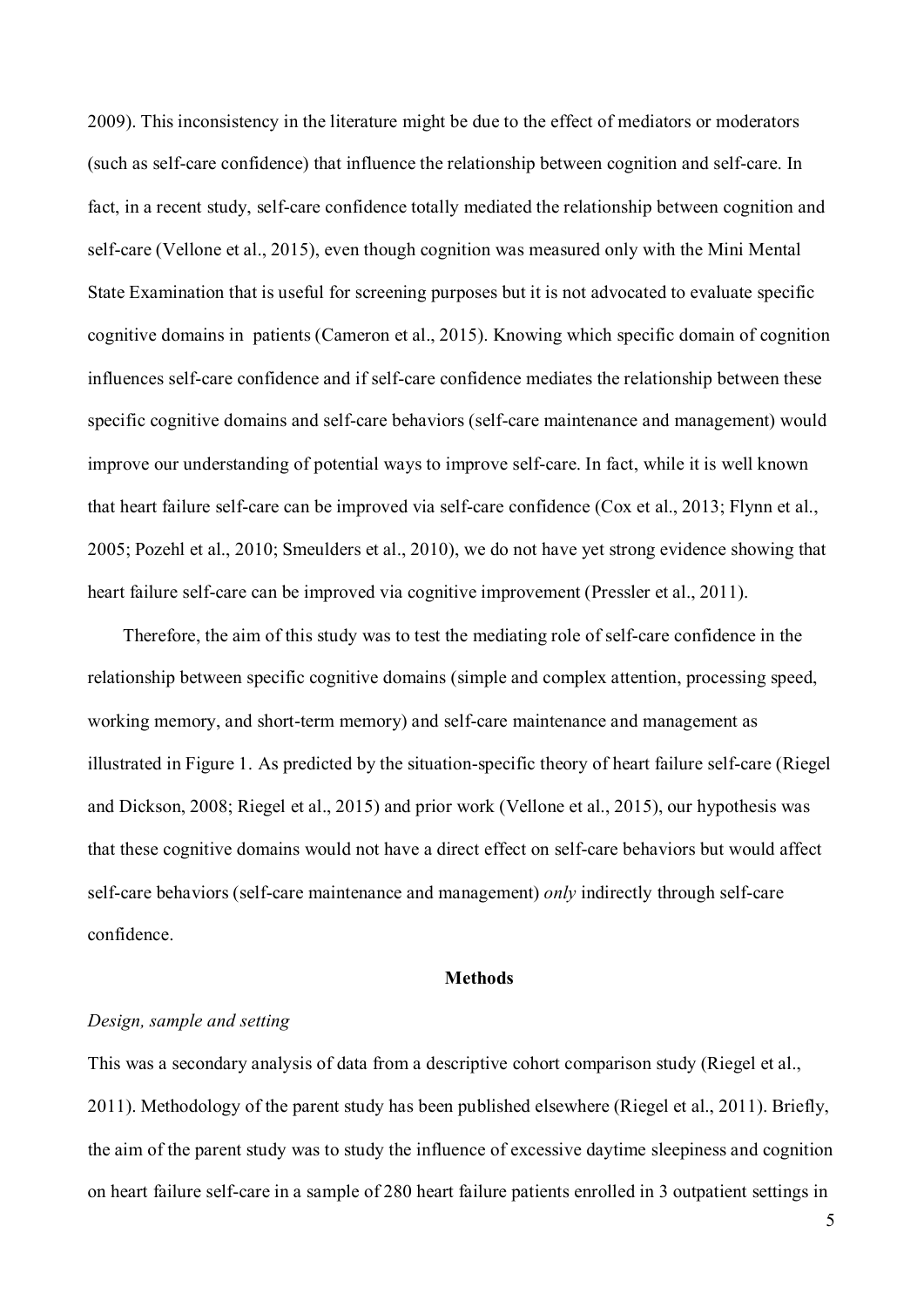Philadelphia, Pennsylvania and Newark, Delaware. Patients were enrolled if they had a diagnosis of heart failure, sufficient vision and hearing, with and without mild cognitive impairment (score in the range of 21 – 25 on the Telephone Interview of Cognitive Status tool) (Brandt J, Folstein, 2003) and with (≥6 on the Epworth Sleepiness Scale) (Johns, 1992) and without excessive daytime sleepiness (Johns, personal communication, 2007). Patients were excluded from the study if they lived in longterm care settings, worked at night, had renal failure requiring dialysis, were imminently terminal due to greatly advanced heart failure or another illness such as cancer, had a ventricular assist device, had an history of alcohol or drug abuse in the last year, or had major depression.

## *Data Collection*

The study was approved by the Institutional Review Board of each center where patients were enrolled. Informed consent was formally obtained from each participant before data collection.

Self-care was measured using the Self-Care of Heart Failure Index version 6.2 (Riegel et al., 2009). The Self-Care of Heart Failure Index is a 22-item instrument that is widely used to measure self-care maintenance, management, and confidence; the concept of symptom perception is not measured separately in this version of the Self-Care of Heart Failure Index but the self-care maintenance scale measures both self-monitoring (e.g., checking weight daily) and treatment adherence (e.g., following a low salt diet, taking medications). The self-care management scale measures how quickly patients recognize and evaluate symptoms of a heart failure exacerbation (shortness of breath or ankle swelling), treatment for symptoms (e.g. reducing salt intake, consulting a provider) and treatment evaluation. The self-care confidence scale evaluates confidence in each phase of the self-care process (e.g. confidence in symptom management). Each Self-Care of Heart Failure Index scale (i.e., maintenance, management, confidence) yields a standardized score from 0 to 100 where higher scores mean better self-care. The Self-Care of Heart Failure Index has demonstrated validity and reliability (Barbaranelli et al., 2014).

Cognition was measured using a neuropsychological test battery measuring those domains known to be impaired in many adults with heart failure: simple and complex attention, processing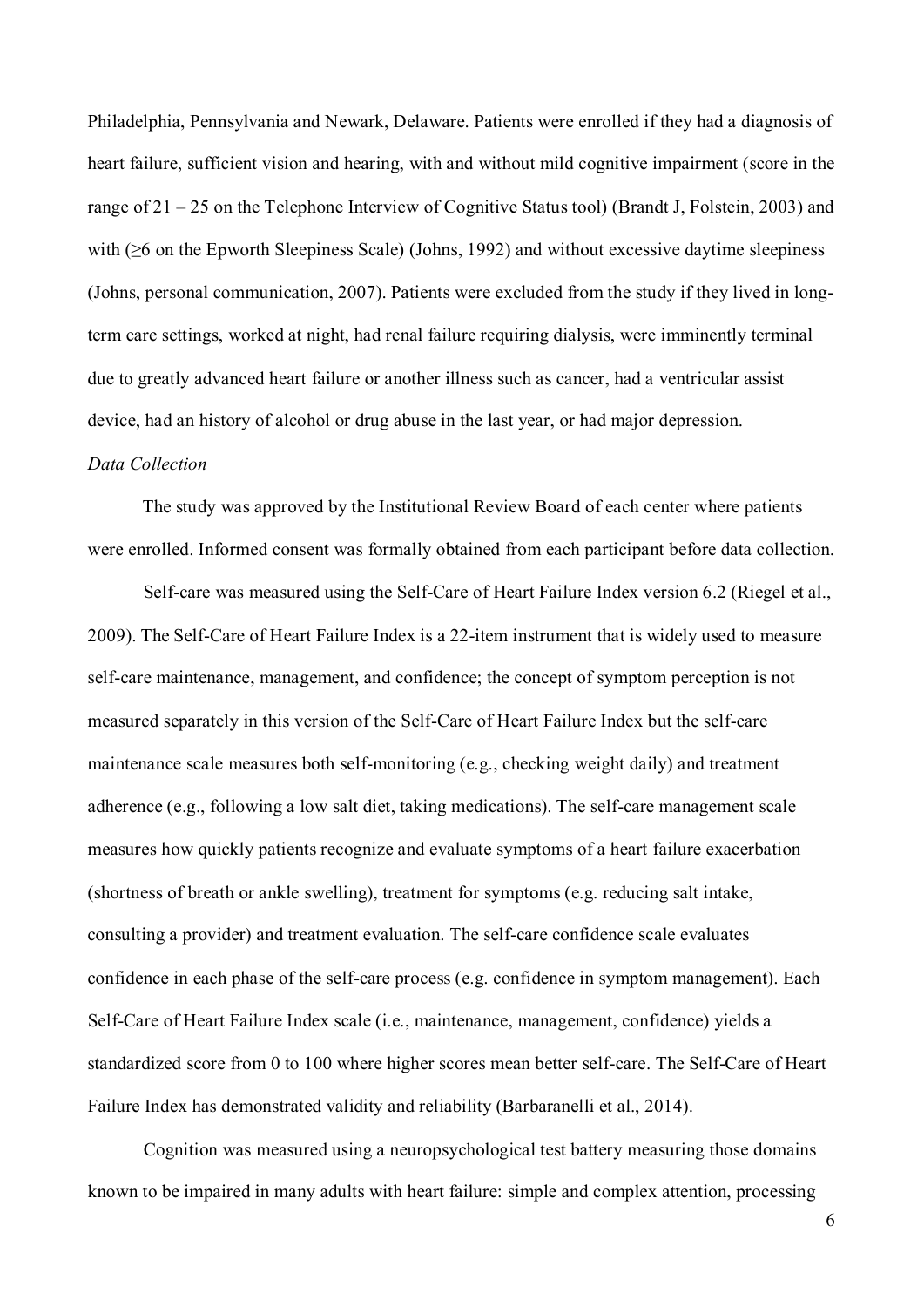speed, working memory, and short-term memory. The battery included: Psychomotor Vigilance Task (Dinges D, Kribbs N, Bates B, 1993), which measures simple attention, with a higher number of lapses in attention indicating worse cognition; the Trail Making Test B (Reitan, 1992), which assesses complex attention, with higher score indicating worse cognition; the Digit Symbol Substitution Task (The Psychological Corporation, 2002), which evaluates processing speed, with higher score indicating better cognition; the Probed Recall Memory Task (Lezak M, Howieson D, 2004), which evaluates working memory, with higher score meaning better cognition; and the Letter Number Sequencing test (The Psychological Corporation, 2002), which measures short-term memory, with higher score meaning better cognition. Each test yields a continuous score that can be also dichotomized according to the cut-offs reported in the literature and age-specific norms (The Psychological Corporation, 2002); the dichotomizations were used to compute a summary of the number of tests on which cognition was impaired. Because the cut-points are based on age-specific norms, test results are already adjusted for age. That score summarizing the number of abnormal tests ranged from  $0 - 5$ , with higher scores indicating worse cognition (Riegel et al., 2011).

Sociodemographic characteristics were self-reported. Most clinical information (e.g., illness duration, comorbidity, heart failure type and duration, left ventricular ejection fraction) was gathered from the medical record. Comorbidity was measured using the Charlson Comorbidity Index (Charlson et al., 1987); higher scores indicate higher comorbidity burden. A structured interview was used to gather information on symptom burden, which was used by a cardiologist to score New York Heart Association functional class (Kubo et al., 2004). Most of the data were collected during home visits by research assistants who were registered nurses or psychology master's students. Each of the three enrolling institutions hired separate research staff but all staff were trained in full-day training sessions conducted by the Principal Investigator, the Project Manager, and Co-Investigators. Training involved didactic content, practice sessions, and role playing of testing scenarios. Thereafter, staff met weekly or biweekly with the Project Manager to discuss issues and to assure consistency in data collection.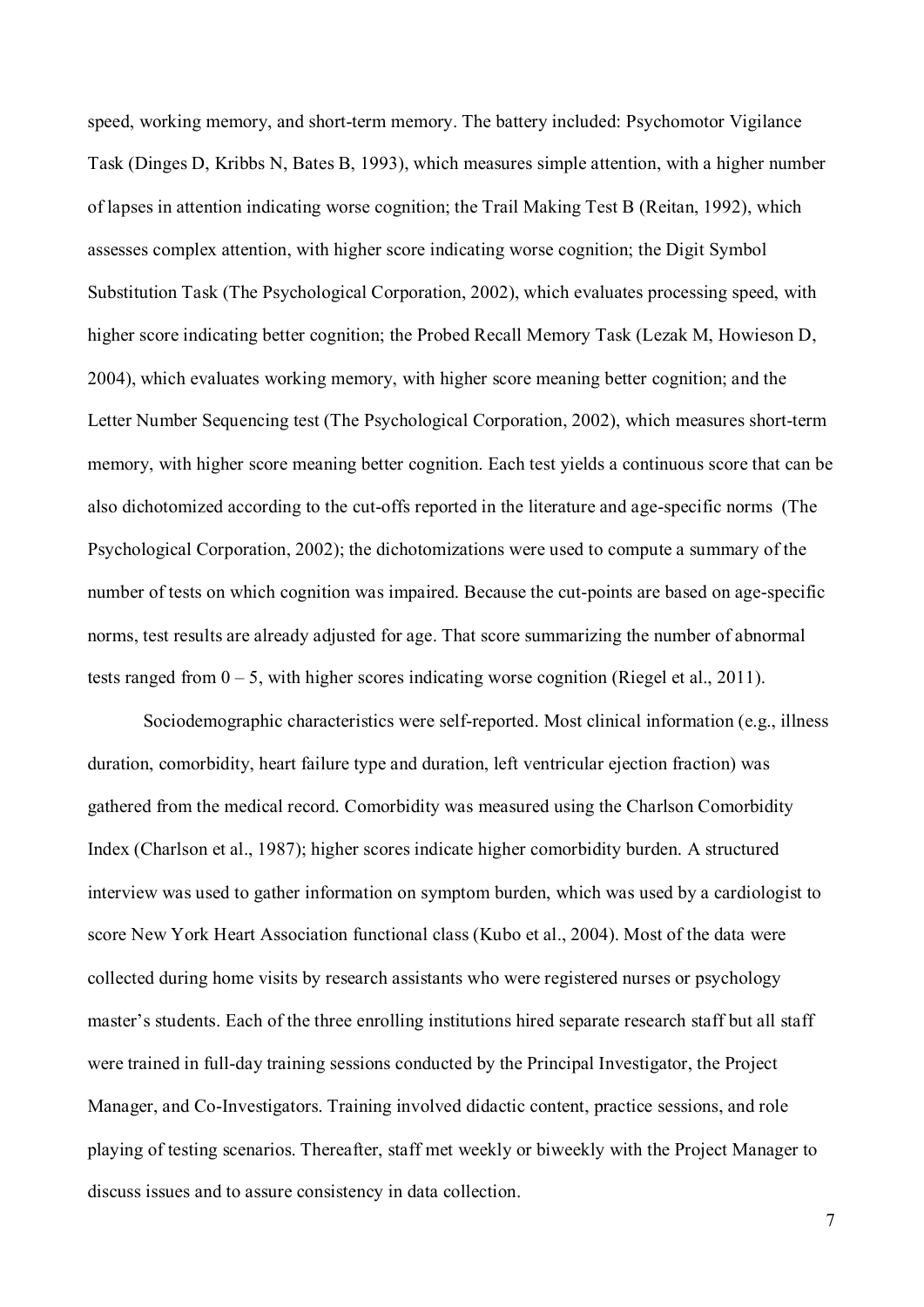#### *Data Analysis*

This secondary analysis was carried out in four steps. First, descriptive statistics were used to describe sociodemographic and clinical variables, Self-Care of Heart Failure Index scale scores (self-care maintenance, management and confidence), and neuropsychological test scores. Second, in order to detect possible associations that should be taken into account in the third step of the analysis, correlations were computed between Self-Care of Heart Failure Index scales and sociodemographic and clinical variables (i.e., age, gender, education, race, New York Heart Association class, and comorbidity). In particular, correlation coefficients higher than |.29|, the cutoff for weak correlation, were considered as a sufficient reason to adjust the following analysis for these effects. Third, structural equation modeling was used to test the mediating role of self-care confidence between cognition and self-care behaviors (self-care maintenance and management). In order to reduce the number of estimated parameters and to run the most reliable models compared to the number of observations, a single-indicator latent variable was used to compute self-care maintenance, management and confidence scores (Bollen, 1989). Maximum likelihood was used as the estimation method.

In the third step of the analysis, six models were tested, one using the summary cognition score and one for each of the five cognitive domains (i.e., simple attention, complex attention, processing speed, working memory, and short-term memory). In each model, self-care maintenance and self-care management were regressed on self-care confidence, the mediator in our analysis, and self-care confidence was regressed on the summary cognitive score or on one of the five cognition domains investigated. As specified in the situation-specific theory of heart failure self-care (Riegel et al., 2015), self-care management was regressed also on self-care maintenance because mastery of self-care maintenance is thought to precede mastery of self-care management. Moreover, self-care maintenance and management were regressed on the summary cognition score and on each specific cognition domain score to estimate the direct effects of cognition on self-care behaviors along with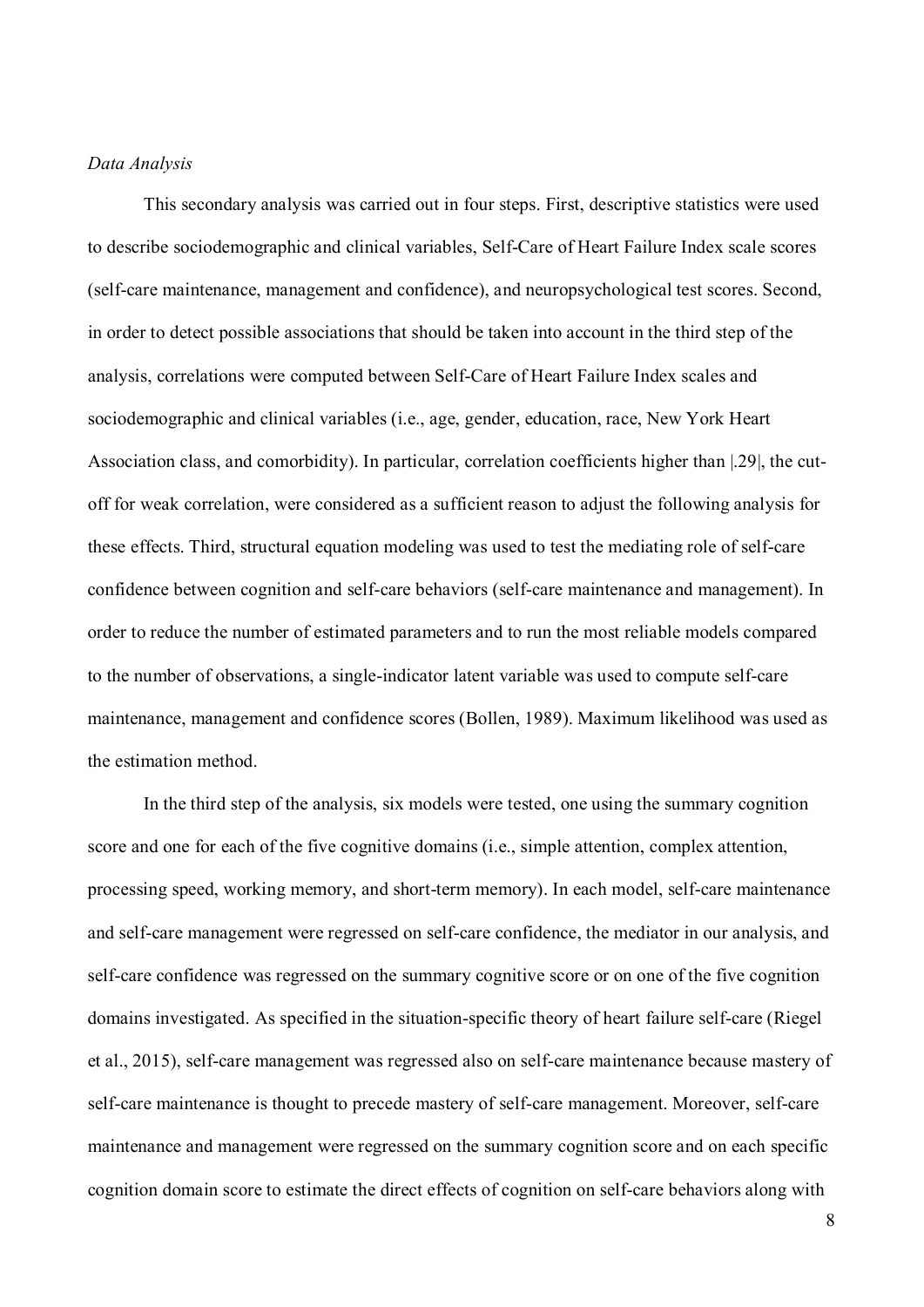the indirect effects via self-care confidence.

In order to account for other variables known to influence cognition and self-care (Cocchieri et al., 2015), the summary cognition score and the specific cognitive domain scores were regressed on all the sociodemographic (i.e., age, gender, education, and ethnicity) and clinical (i.e., New York Heart Association functional class and comorbidity) variables. The only exception to this analysis strategy was in the analysis of the summary cognition score, which was not regressed on age since this score had already been adjusted for age when it was computed. Finally, self-care maintenance, management and confidence scores were regressed on illness duration (expressed in months) because it is known that illness duration affects self-care (Cocchieri et al., 2015). Further paths between sociodemographic or clinical variables and self-care maintenance, management and confidence scores were included in the models according to the correlation analysis conducted in the first step. The fit of the various models was evaluated using the indices reported in Table 3 (Bollen, 1989; Brown, 2006; Kline, 2011).

In the fourth step of our analysis the indirect effects of the summary cognition score and the specific cognitive domain scores on self-care maintenance and management through self-care confidence were estimated, as specified in Figure 1. Indirect effects and their significance were assessed through bootstrapping method (MacKinnon, 2008; MacKinnon et al., 2004) using 5,000 replications of the original sample and considering a 90% confidence interval. Bootstrapping is necessary to estimate significance of indirect effects because the distribution of these product terms is often skewed. Data were analyzed using SPSS version 20 (SPSS, Chicago, IL, USA) and Mplus version 6.11 (Muthén and Muthén, 2015).

#### **Results**

#### *Descriptive statistics and correlation analysis*

A total of 280 individuals with an age range of 24 to 89 years (Mean=62.0, SD=12.5) were enrolled in the study; complete descriptive statistics are summarized in Table 1. The majority of participants were males (64.3%) with at least a high school degree (90.3%), either White (62.5%) or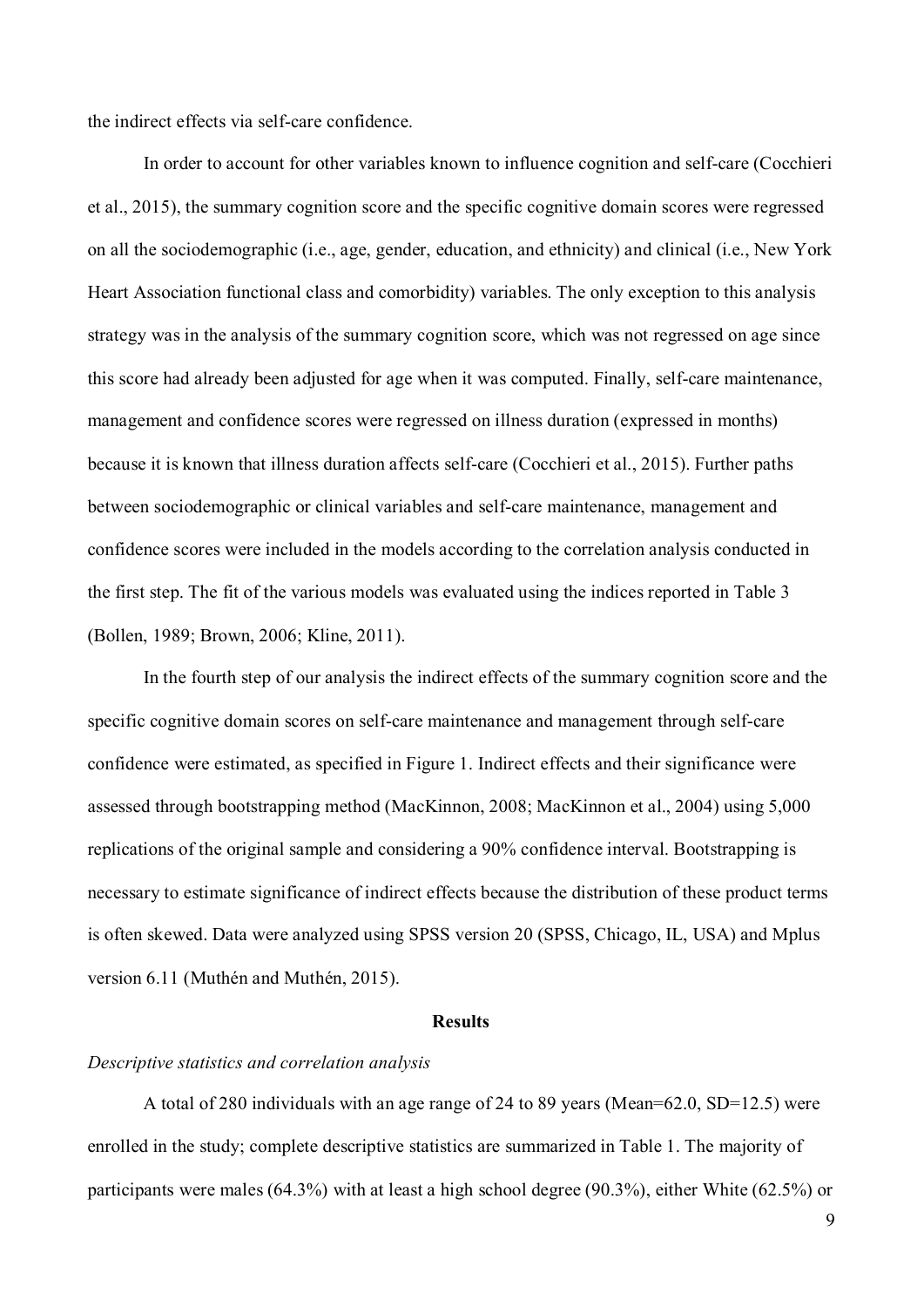Black (34.3%); only 3.2% belonged to other racial or ethnic groups. Therefore, this latter category was coded as missing because its under-representation would have compromised the parameters estimation regarding this variable in the models. The average Charlson Comorbidity Index score was 2.8 (SD=1.7), indicating a moderate level of comorbidity, and the majority of patients were assessed to have significant functional limitation with 58.8% in New York Heart Association class III. The average illness duration was about 6 years but it ranged from a few months to more than 25 years.

Cognitive performance was poor on the Trail Making Test B (Reitan, 1992), with 61.1% of patients demonstrating problems with complex attention. The best performance was seen on the Letter Number Sequencing Test (The Psychological Corporation, 2002), with only 16.1% of patients demonstrating poor short-term memory. The average summary cognition impairment score was 1.7 (SD=1.0) and the vast majority of patients had at least 1 test in which they demonstrated impairment (93.2%).

Correlation analysis showed that none of the sociodemographic and clinical variables were significantly correlated with self-care maintenance, management or confidence scales (Table 2), thus these scale scores were not adjusted for these variables in the mediation analysis.

#### *Mediation analysis*

Mediation analysis, performed with a series of structural equation models, showed that selfcare confidence totally mediated the relationship between simple attention and self-care behaviors (both self-care maintenance and management) and between working memory and self-care behaviors (Figure 2). Also, as predicted theoretically, self-care maintenance was also a mediator between self-care confidence and self-care management. The summary cognition score, processing speed, complex attention, and short-term memory were neither mediated by self-care confidence nor had a significant relationship with self-care behaviors (data not shown), with the only exception being short-term memory, which had a significant direct effect on self-care maintenance (β=.16, *p*<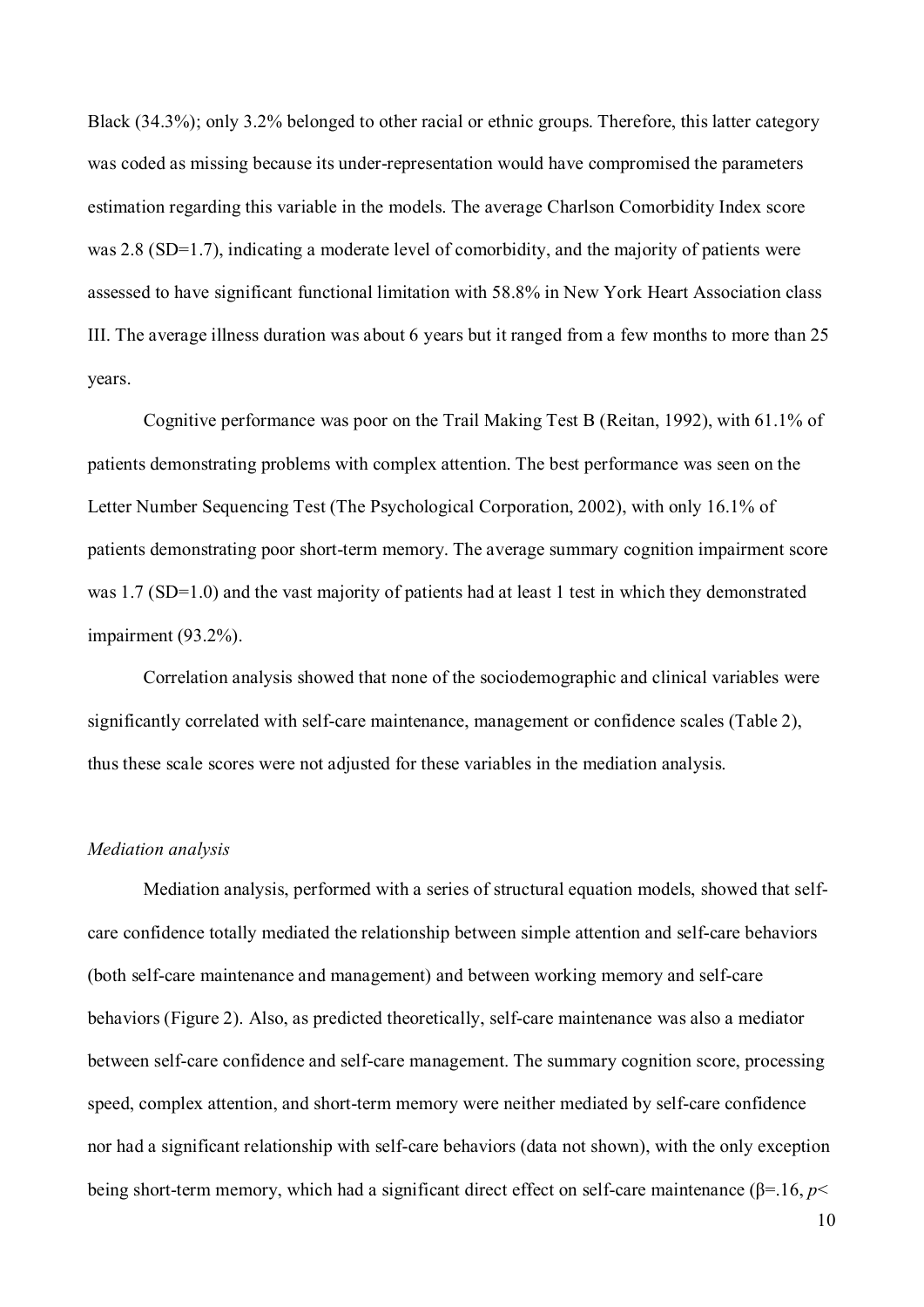.05). All the models tested yielded acceptable fit indices (Table 3), except for a significant but negligible  $\chi^2$  value for the processing speed model.

Table 4 shows the indirect effects tested for each model. Simple attention and working memory were the only cognitive domains that indirectly and significantly influenced self-care behaviors (self-care maintenance and management) through self-care confidence. Specifically, working memory influenced self-care confidence first, and then self-care maintenance; simple attention influenced self-care confidence first, then self-care maintenance and lastly self-care management.

The tested models (Figure 2) also showed significant relationships with the other variables. Concerning sociodemographic and clinical variables, three results are worth mentioning. First, age was found to significantly affect all the cognitive domain scores (regression coefficients ranged from -.17 to -.42), indicating that the higher the age the worse the cognitive performance. Second, New York Heart Association functional class had no significant effects, either on the summary cognition score, or on the specific cognitive domains (*p*>.05). Third, illness duration positively and significantly influenced self-care confidence (regression coefficients ranged from 0.15 to 0.16) and management (from .20 to .21) in all tested models, but not self-care maintenance ( $p$ >.05).

## **Discussion**

The aim of this study was to analyse the mediating role of self-care confidence in the relationship between cognition and self-care behaviors. Results illustrate that self-care confidence totally mediated the relationship between simple attention and self-care behaviors and between working memory and self-care behaviors. As the second study of this relationship, these results confirm the important role of self-care confidence in mediating the heart failure self-care process.

In the current study a battery of neuropsychological tests was used to evaluate heart failure patients' abilities in multiple cognitive domains, lending a more precise understanding of the mediating role of self-care confidence than that achieved in the prior study by Vellone et al (2015). In that study, the investigators used the Mini Mental State Examination, a general measure of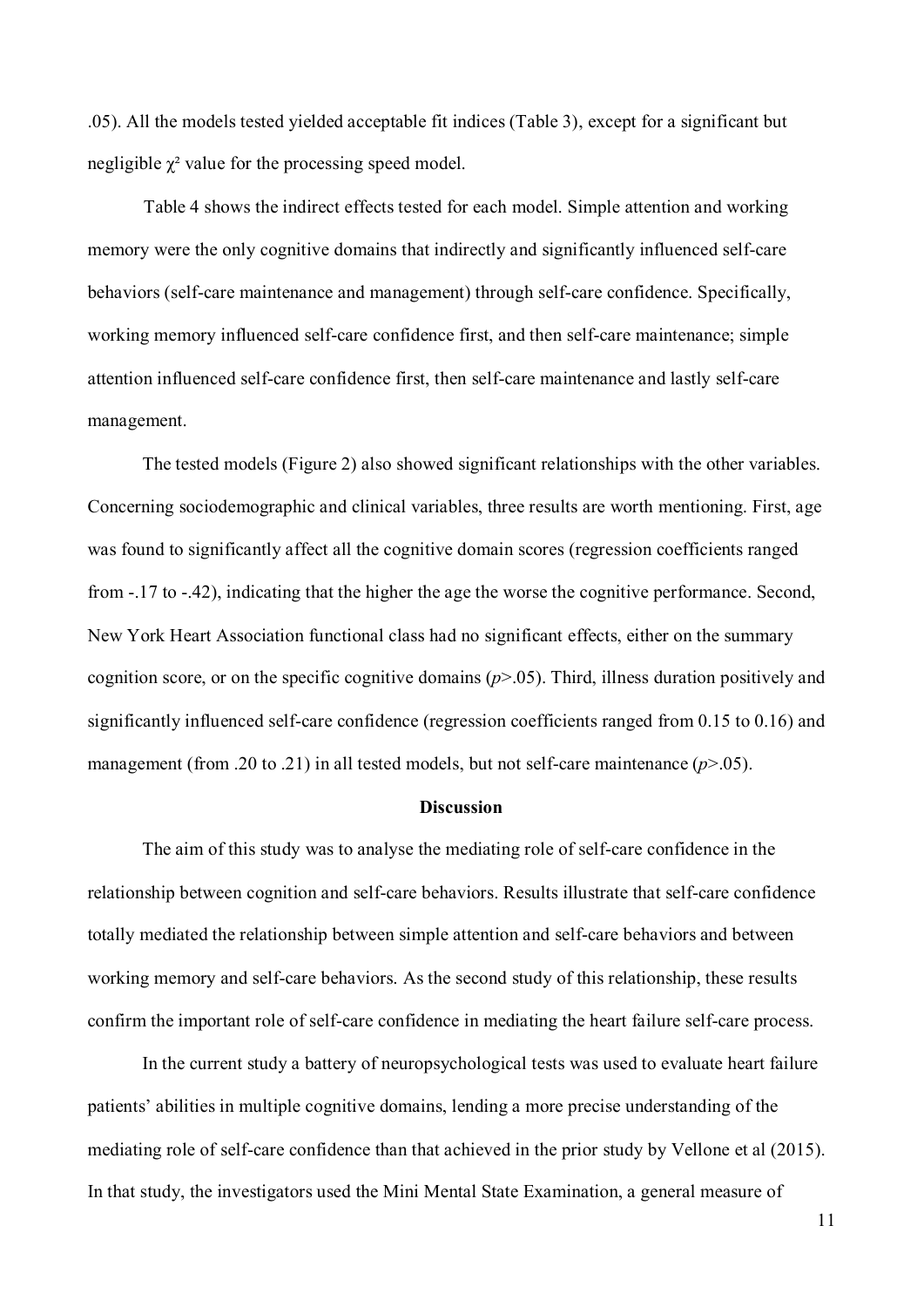cognitive performance with well-known limitations including a ceiling effect in the heart failure population (Cameron et al., 2015); thus heart failure patients may achieve a high score on the Mini Mental State Examination even though they have mild cognitive impairment.

In Vellone et al. (2015) study the investigators found that self-care confidence totally mediated the relationship between global cognition and self-care behaviors. In the present study self-care confidence totally mediated only the relationship between measures of simple attention (Psychomotor Vigilance Task) and working memory (Probed Recall Memory Task) and self-care behaviors. The summary cognition score, complex attention, and processing speed were not significantly related to self-care confidence, maintenance or management in our models, and shortterm memory had only a direct effect on self-care maintenance. The analysis of the present study suggests that confidence is only operant in those heart failure patients with problems in the areas of attention and working memory. In these patients, a lack of confidence performing self-care may have led to reduced ratings of self-care. These results are similar to those of Kim et al. (2015) who showed that only memory, and not global cognition, predicted self-care maintenance and self-care confidence.

In the models tested in this study, self-care confidence always influenced self-care behaviors, which reinforces the situation-specific theory of heart failure self-care which specifies this relationship. Except for short-term memory, which had a direct effect on self-care maintenance, no specific cognitive domains directly affected self-care behaviors of maintenance and management. These results suggest that impaired cognition negatively influences self-care behaviors indirectly through self-care confidence. Although this finding was observed only for simple attention and working memory, it highlights the importance of self-care confidence, which seems to have a greater direct impact than cognition on performance of self-care behaviors.

Complex attention and processing speed, elements of executive functions, had no direct effect on self-care behaviors. Also, complex attention and processing speed were not mediated by self-care confidence in our models. Executive function is known to influence decision-making skills

12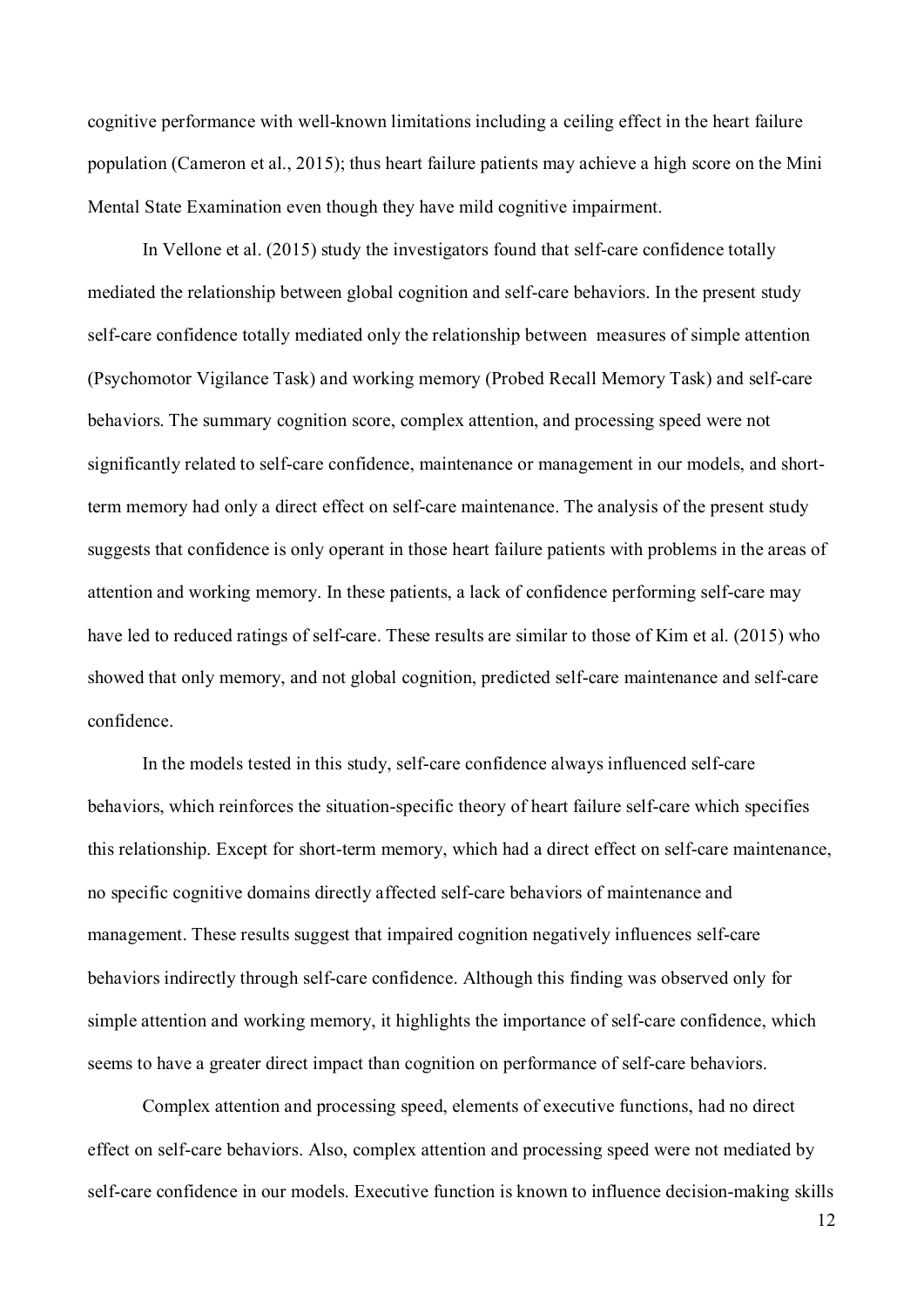(Gaviria et al., 2011), which could be important in the case of heart failure decompensation when it is essential to act to relieve symptoms (e.g., call the provider). The results of our study support prior theoretical and empirical works illustrating that decision-making regarding self-care is not necessarily logical but is more influenced by a naturalistic decision-making process where prior experiences, values, culture, environment, social support, knowledge and real-world context influence decision-making (Riegel et al., 2015). Also, as proposed in the middle range theory of self-care in chronic illness (Riegel et al., 2012), sufficient self-care may or may not be associated with good decision-making skills. In the study conducted by Dickson et al. (2011), poorer cognitive function was associated with better self-care, which the authors explained as probably due to social support.

These results have important clinical implications. While several authors recommend routine assessment of cognition in heart failure patient (Alosco et al., 2012, Hanon et al., 2014), our results suggest that routinely assessing self-care confidence may be important as well if we want to improve self-care behaviors. In fact, prior studies (Davis et al., 2012; Flynn et al., 2005; Pozehl et al., 2010; Smeulders et al., 2010) have shown that interventions addressing self-care confidence might be more effective than interventions based on cognitive training to improve self-care behaviors of heart failure patients. Also, in a recent systematic review (Clark et al., 2016), self-care confidence and not cognition was identified as one the mechanisms that was important for success in heart failure programs.

This study has several limitations. First, this was a secondary analysis of data from a study aimed at determining if self-care differed in adults with heart failure on the basis of excessive daytime sleepiness and if cognition influenced the relationship. Consequently, no patients with severe cognitive impairment were enrolled in the study. Second, the analysis was conducted on cross-sectional data and consequently we cannot infer causal relationships among the variables. Third, we measured self-care with a self-report instrument that might affect the precision of measurement. However, Self-Care of Heart Failure Index scores have been shown to distinguish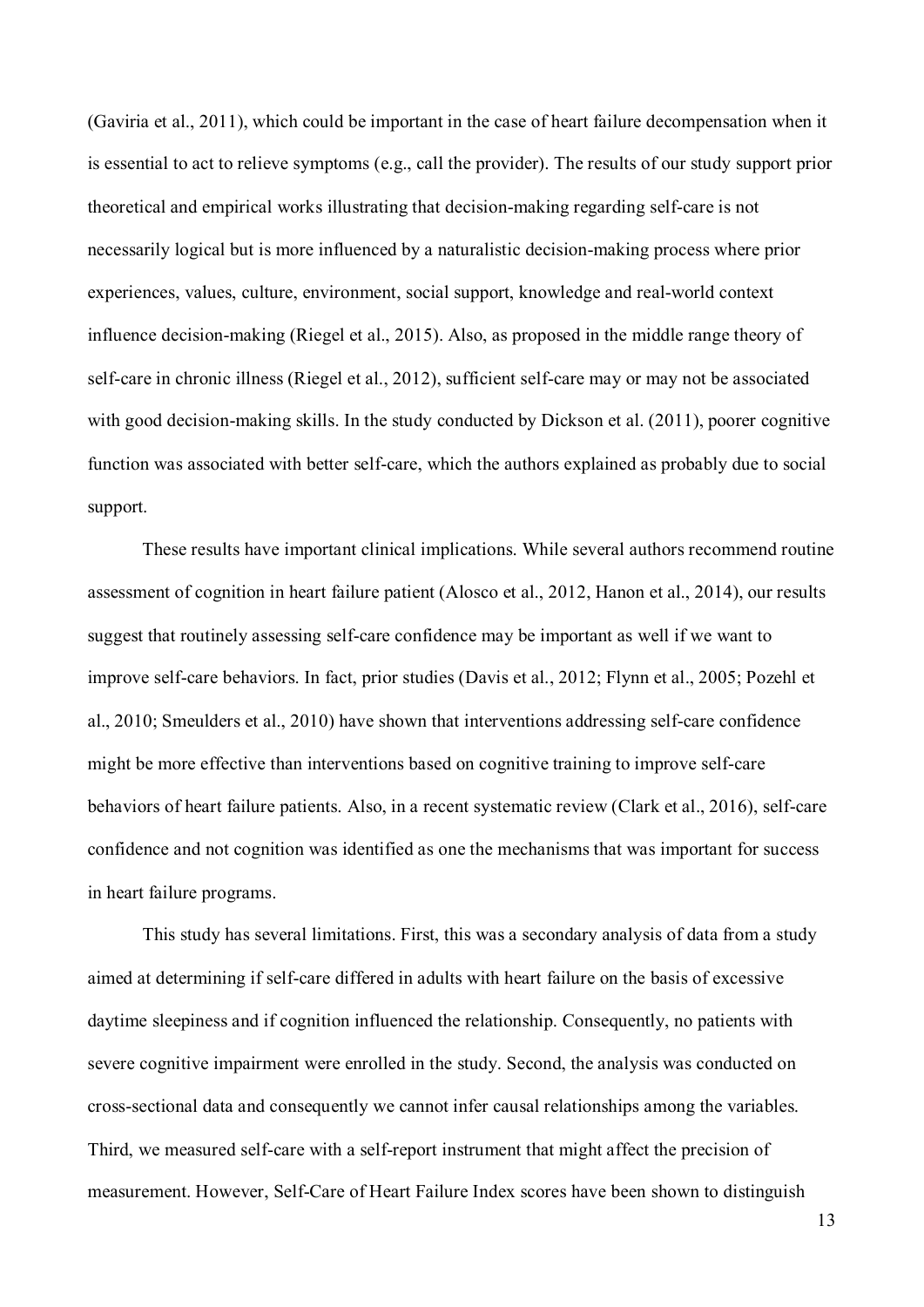patients educated in self-care from those who are not  $(p < 0.001)$  (Vellone et al., 2013) and to be significantly correlated with urinary sodium excretion (Song et al., 2010) and lower levels of serum biomarkers of myocardial stress and systemic inflammation (Lee et al., 2011). Fourth, our sample was younger and better educated than the general heart failure population. Fifth, self-care levels were slightly higher than those found in the general heart failure population (Jaarsma et al., 2013). However, our analysis controlled for this variable.

Recommendations for future research include the need to test the mediation model with longitudinal data and to include other cognitive domains such as language and visuospatial ability. These two cognitive domains may not be compromised by heart failure but few studies have been conducted to examine them (Leto and Feola, 2014). Since self-care confidence seems to be a powerful mediator between predictors of self-care and self-care itself, as other studies have shown (Cené et al., 2013; Sayler et al., 2012), future studies should test the mediating role of self-care confidence in the relationship between other factors (e.g., sleep, knowledge on heart failure, depression and anxiety) and self-care in heart failure patients. If future studies confirm that self-care confidence is a powerful influence on self-care behaviors, interventions aimed at improving selfcare confidence should be tested.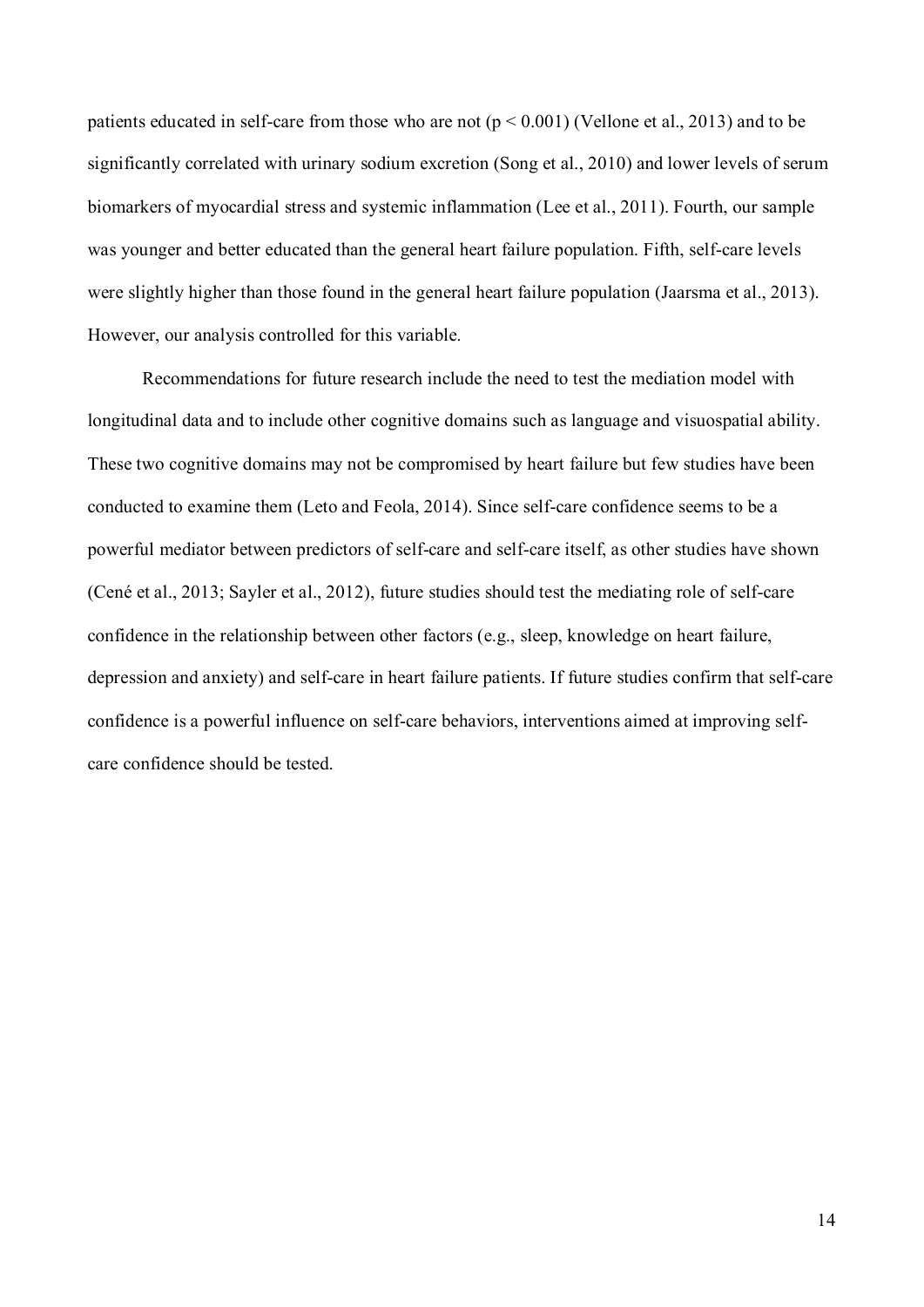#### **References**

- Alosco, M.L., Spitznagel, M.B., Cohen, R., Sweet, L.H., Colbert, L.H., Josephson, R., Waechter, D., Hughes, J., Rosneck, J., Gunstad, J., 2012. Cognitive impairment is independently associated with reduced instrumental activities of daily living in persons with heart failure. J. Cardiovasc. Nurs. 27, 44–50. doi:10.1097/JCN.0b013e318216a6cd
- Barbaranelli, C., Lee, C.S., Vellone, E., Riegel, B., 2014. Dimensionality and reliability of the selfcare of heart failure index scales: further evidence from confirmatory factor analysis. Res. Nurs. Heal. 37, 524–537. doi:10.1002/nur.21623
- Baron, R.M., Kenny, D.A., 1986. The moderator-mediatorvariable distinction in social psychological research: conceptual, strategic and statistical considerations. J. Pers. Soc. Psychol. 51, 1173–1182.
- Bollen, K.A., 1989. Structural equations with latent variables. Wiley, New York.
- Brandt J, Folstein, M.F., 2003. Telephone interview for cognitive status. Psychological Assessment Resources, Lutz, FL.
- Brown, T.A., 2006. Confirmatory factor analysis for applied research. Guilford Press, New York.
- Cameron, J., Kure, C.E., Pressler, S.J., Ski, C.F., Clark, A.M., Thompson, D.R., 2015. Diagnostic Accuracy of Cognitive Screening Instruments in Heart Failure: A Systematic Review. J. Cardiovasc. Nurs. doi:10.1097/JCN.0000000000000285
- Cameron, J., Worrall-Carter, L., Riegel, B., Lo, S.K., Stewart, S., 2009. Testing a model of patient characteristics, psychologic status, and cognitive function as predictors of self-care in persons with chronic heart failure. Hear. Lung 38, 410–418. doi:10.1016/j.hrtlng.2008.11.004
- Cené, C.W., Haymore, L.B., Dolan-Soto, D., Lin, F.-C., Pignone, M., Dewalt, D.A., Wu, J.-R., Jones, C.D., Corbie-Smith, G., 2013. Self-care confidence mediates the relationship between perceived social support and self-care maintenance in adults with heart failure. J. Card. Fail. 19, 202–10. doi:10.1016/j.cardfail.2013.01.009

Charlson, M., Pompei, P., Ales, K., MacKenzie, C., 1987. A new method of classifying prognostic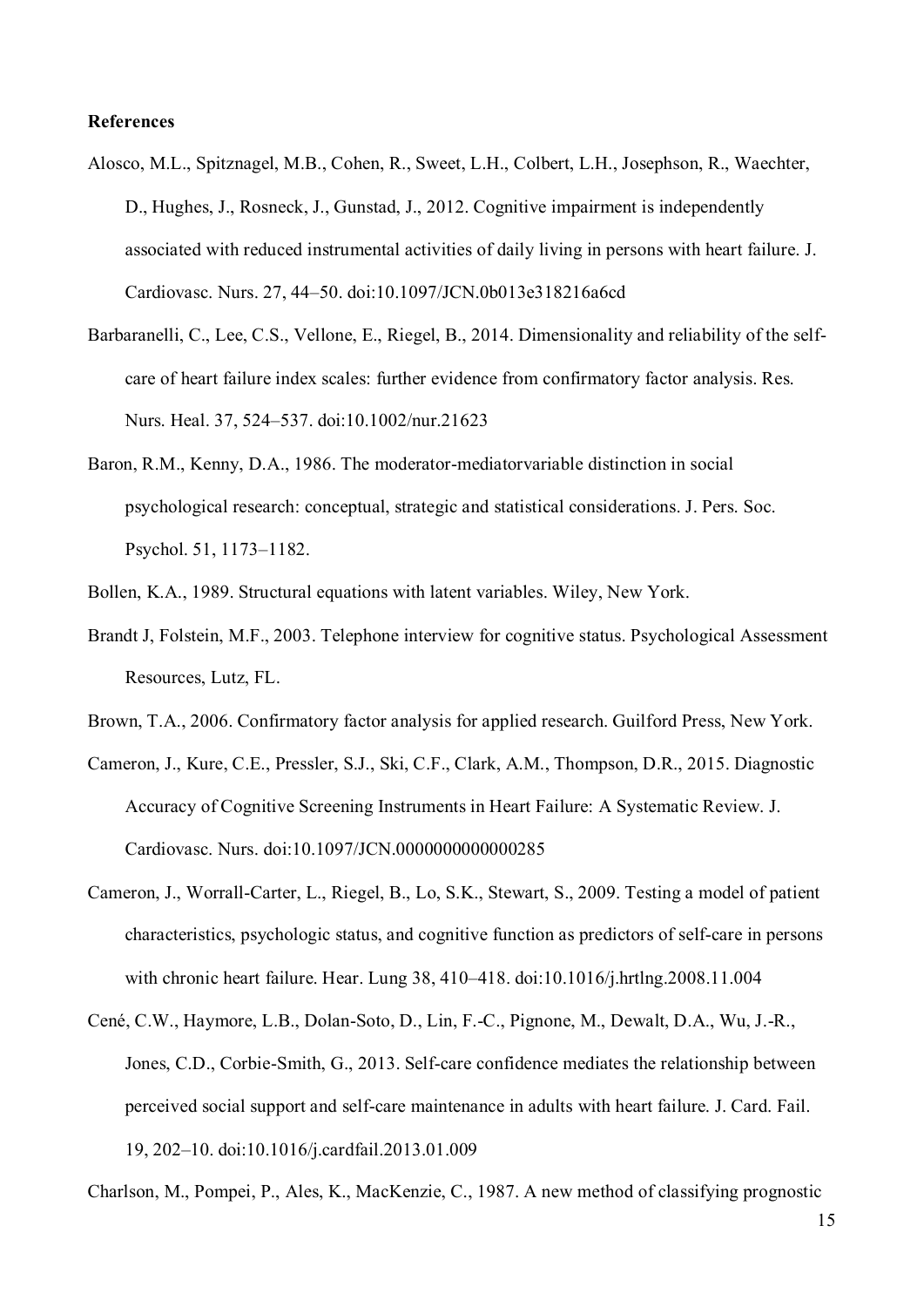comorbidity in longitudinal studies: Development and validation. J. Chronic Dis. 40, 373–383.

- Clark, A.M., Wiens, K., Banner, D., Kryworuchko, J., Thirsk, L., McLean, L., Currie, K., 2016. A systematic review of the main mechanisms of heart failure disease management interventions. Heart heartjnl–2015–308551. doi:10.1136/heartjnl-2015-308551
- Cocchieri, A., Riegel, B., D'Agostino, F., Rocco, G., Fida, R., Alvaro, R., Vellone, E., 2015. Describing self-care in Italian adults with heart failure and identifying determinants of poor self-care. Eur. J. Cardiovasc. Nurs. 14, 126–136. doi:10.1177/1474515113518443
- Cox, K.L., Flicker, L., Almeida, O.P., Xiao, J., Greenop, K.R., Hendriks, J., Phillips, M., Lautenschlager, N.T., 2013. The FABS trial: a randomised control trial of the effects of a 6 month physical activity intervention on adherence and long-term physical activity and selfefficacy in older adults with memory complaints. Prev. Med. (Baltim). 57, 824–830. doi:10.1016/j.ypmed.2013.09.010
- Davis, K.K., Mintzer, M., Dennison Himmelfarb, C.R., Hayat, M.J., Rotman, S., Allen, J., 2012. Targeted intervention improves knowledge but not self-care or readmissions in heart failure patients with mild cognitive impairment. Eur. J. Heart Fail. 14, 1041–1049. doi:10.1093/eurjhf/hfs096
- Dickson, V. V, Lee, C.S., Riegel, B., 2011. How Do Cognitive Function and Knowledge Affect Heart Failure Self-Care? J. Mix. Methods Res. 5, 167–189. doi:10.1177/1558689811402355
- Dickson, V. V, Tkacs, N., Riegel, B.A., 2007. Cognitive influences on self-care decision making in persons with heart failure. Am. Heart J. 154, 424–431. doi:10.1016/j.ohi.2007.04.058
- Dinges D, Kribbs N, Bates B, C.M., 1993. A very brief probed recall memory task: sensitivity to sleep loss. 1993;22:330. Sleep Res 22, 330.
- Ditewig, J.B., Blok, H., Havers, J., van Veenendaal, H., 2010. Effectiveness of self-management interventions on mortality, hospital readmissions, chronic heart failure hospitalization rate and quality of life in patients with chronic heart failure: a systematic review. Patient Educ. Couns. 78, 297–315. doi:10.1016/j.pec.2010.01.016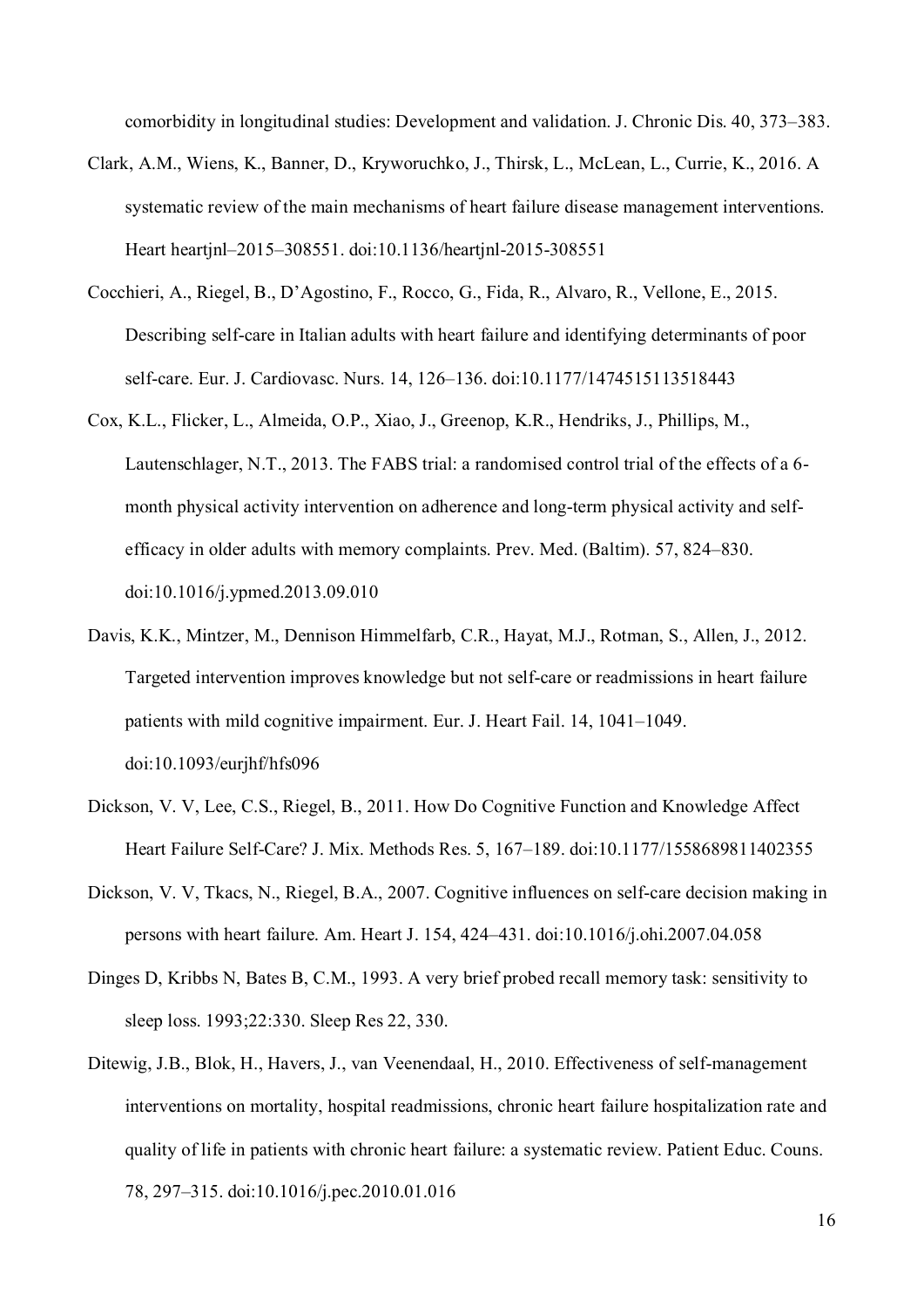- Dodson, J.A., Truong, T.T., Towle, V.R., Kerins, G., Chaudhry, S.I., 2013. Cognitive impairment in older adults with heart failure: prevalence, documentation, and impact on outcomes. Am. J. Med. 126, 120–126. doi:10.1016/j.amjmed.2012.05.029
- Falk, H., Ekman, I., Anderson, R., Fu, M., Granger, B., 2013. Older Patients' Experiences of Heart Failure-An Integrative Literature Review. J. Nurs. Scholarsh. doi:10.1111/jnu.12025
- Flynn, K.J., Powell, L.H., Mendes de Leon, C.F., Munoz, R., Eaton, C.B., Downs, D.L., Silver, M.A., Calvin, J.E., 2005. Increasing self-management skills in heart failure patients: a pilot study. Congest. Hear. Fail. 11, 297–302.
- Gaviria, M., Pliskin, N., Kney, A., 2011. Cognitive impairment in patients with advanced heart failure and its implications on decision-making capacity. Congest. Hear. Fail. 17, 175–179. doi:10.1111/j.1751-7133.2011.00242.x
- Gure, T.R., Blaum, C.S., Giordani, B., Koelling, T.M., Galecki, A., Pressler, S.J., Hummel, S.L., Langa, K.M., 2012. Prevalence of cognitive impairment in older adults with heart failure. J. Am. Geriatr. Soc. 60, 1724–1729. doi:10.1111/j.1532-5415.2012.04097.x
- Harkness, K., Heckman, G.A., Akhtar-Danesh, N., Demers, C., Gunn, E., McKelvie, R.S., 2013. Cognitive function and self-care management in older patients with heart failure. Eur. J. Cardiovasc. Nurs. doi:10.1177/1474515113492603
- Heidenreich, P.A., Albert, N.M., Allen, L.A., Bluemke, D.A., Butler, J., Fonarow, G.C., Ikonomidis, J.S., Khavjou, O., Konstam, M.A., Maddox, T.M., Nichol, G., Pham, M., Pina, I.L., Trogdon, J.G., 2013. Forecasting the impact of heart failure in the United States: a policy statement from the American Heart Association. Circ Hear. Fail 6, 606–619. doi:10.1161/HHF.0b013e318291329aHHF.0b013e318291329a [pii]
- Jaarsma, T., Strömberg, A., Ben Gal, T., Cameron J, Driscoll, A., Duengen, H.D., Huang, T., Huyen, N.N., Inkrot, S., Kato, N., Köberich, S., Lupón, J., Moser, D.K., Pulignano, G., Rabelo, E.R., Suwanno, J., Thompson, D.R., Vellone, E., Alvaro, R., Yu, D., Riegel, B., 2013. Comparison of self-care behaviours of heart failure patients in 15 countries worldwide. Patient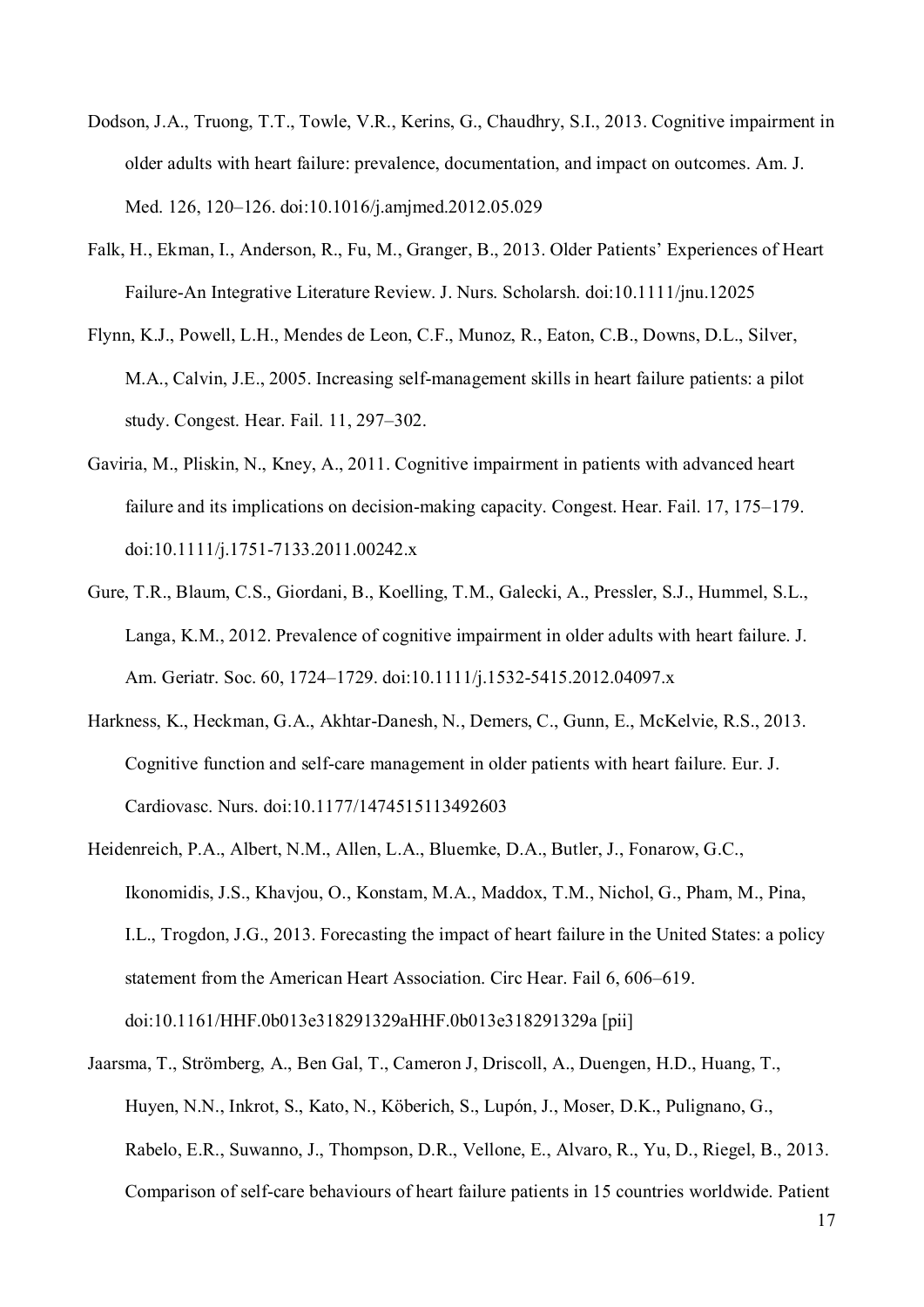Educ. Couns. 92, 114–120. doi:10.1016/j.pec.2013.02.017

- Johns, M.W., 1992. Reliability and factor analysis of the Epworth Sleepiness Scale. Sleep 15, 376– 81.
- Jones, C.D., Holmes, G.M., Dewalt, D.A., Erman, B., Broucksou, K., Hawk, V., Cene, C.W., Wu, J.R., Pignone, M., 2012. Is adherence to weight monitoring or weight-based diuretic selfadjustment associated with fewer heart failure-related emergency department visits or hospitalizations? J. Card. Fail. 18, 576–584. doi:10.1016/j.cardfail.2012.05.004
- Kim, J.S., Hwang, S.Y., Shim, J.L., Jeong, M.H., 2015. Cognitive Function and Self-Care in Patients with Chronic Heart Failure. Korean Circ J 45, 310–316. doi:10.4070/kcj.2015.45.4.310
- Kline, R.B., 2011. Principles and practice of structural equation modeling, 3th ed. The Guilford Press, New York.
- Kubo, S., Schulman, S., Starling, R., Jessup, M., Wentworth, D., Burkhoff, D., 2004. Development and validation of a patient questionnaire to determine New York Heart Association Classification. J. Card. Fail. 10, 228–235.
- Lam, C., Smeltzer, S.C., 2012. Patterns of Symptom Recognition, Interpretation, and Response in Heart Failure Patients: An Integrative Review. J. Cardiovasc. Nurs. 28, 348–359. doi:10.1097/JCN.0b013e3182531cf7
- Lee, C.S., Moser, D.K., Lennie, T.A., Tkacs, N.C., Margulies, K.B., Riegel, B., 2011. Biomarkers of Myocardial Stress and Systemic Inflammation in Patients Who Engage in Heart Failure Self-care Management. J. Cardiovasc. Nurs. 26, 321–328. doi:10.1097/JCN.0b013e31820344be
- Leto, L., Feola, M., 2014. Cognitive impairment in heart failure patients. J. Geriatr. Cardiol. 11, 316–328.
- Lezak M, Howieson D, L.D., 2004. Neuropsychological assessment, 4th ed. Oxford University Press, New York.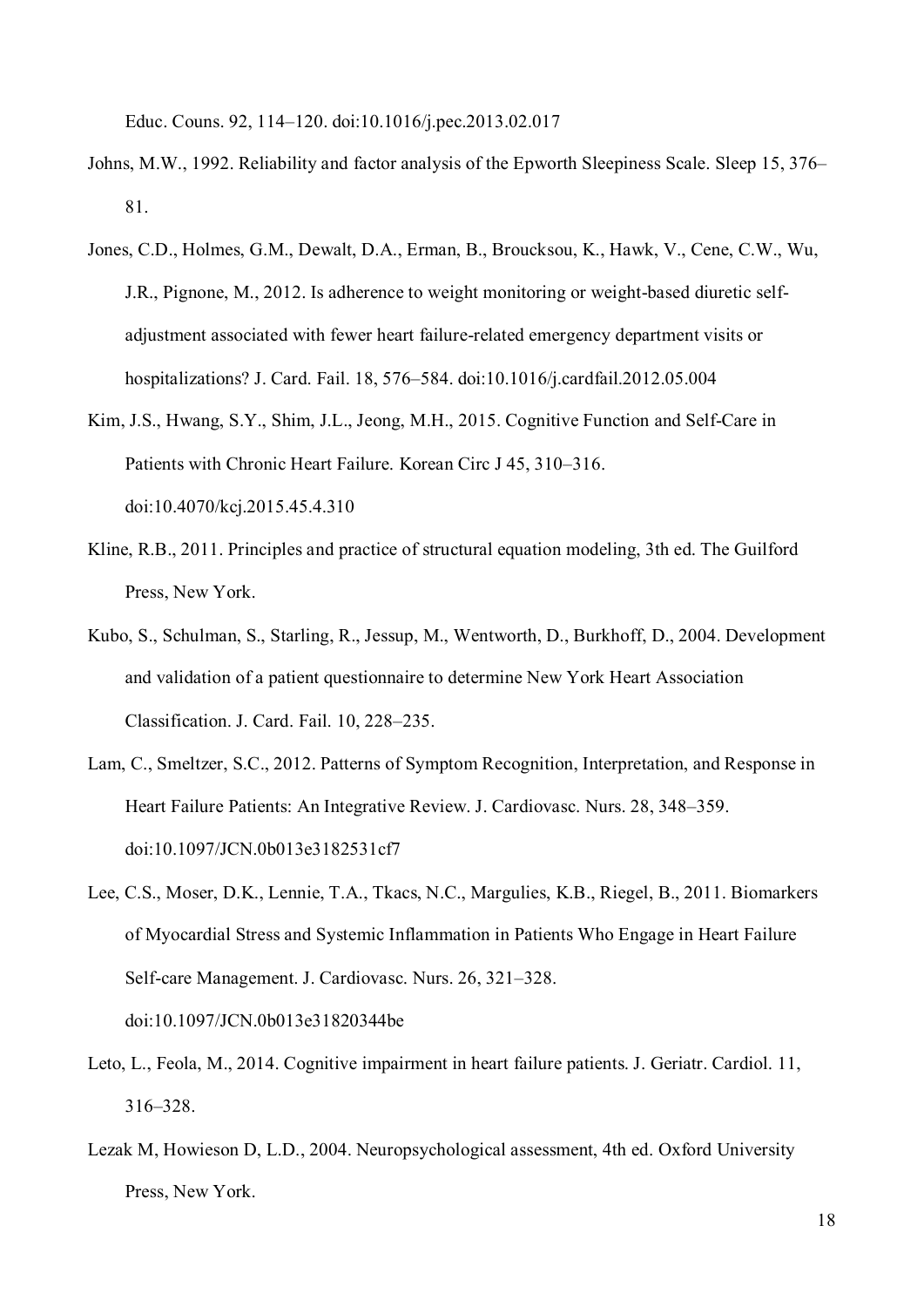MacKinnon, D.P., 2008. Introduction to statistical mediation analysis. Erlbaum, Mahwah, NJ.

- MacKinnon, D.P., Lockwood, C.M., Williams, J., 2004. Confidence limits for the indirect effect: Distribution of the product and resampling methods. Multivariate Behav. Res. 39.
- McMurray, J.J., Adamopoulos, S., Anker, S.D., Auricchio, A., Bohm, M., Dickstein, K., Falk, V., Filippatos, G., Fonseca, C., Gomez-Sanchez, M.A., Jaarsma, T., Kober, L., Lip, G.Y., Maggioni, A.P., Parkhomenko, A., Pieske, B.M., Popescu, B.A., Ronnevik, P.K., Rutten, F.H., Schwitter, J., Seferovic, P., Stepinska, J., Trindade, P.T., Voors, A.A., Zannad, F., Zeiher, A., Task Force for the, D., Treatment of, A., Chronic Heart Failure of the European Society of, C., Bax, J.J., Baumgartner, H., Ceconi, C., Dean, V., Deaton, C., Fagard, R., Funck-Brentano, C., Hasdai, D., Hoes, A., Kirchhof, P., Knuuti, J., Kolh, P., McDonagh, T., Moulin, C., Popescu, B.A., Reiner, Z., Sechtem, U., Sirnes, P.A., Tendera, M., Torbicki, A., Vahanian, A., Windecker, S., McDonagh, T., Sechtem, U., Bonet, L.A., Avraamides, P., Ben Lamin, H.A., Brignole, M., Coca, A., Cowburn, P., Dargie, H., Elliott, P., Flachskampf, F.A., Guida, G.F., Hardman, S., Iung, B., Merkely, B., Mueller, C., Nanas, J.N., Nielsen, O.W., Orn, S., Parissis, J.T., Ponikowski, P., Guidelines, E.S.C.C. for P., 2012. ESC guidelines for the diagnosis and treatment of acute and chronic heart failure 2012: The Task Force for the Diagnosis and Treatment of Acute and Chronic Heart Failure 2012 of the European Society of Cardiology. Developed in collaboration with the Heart. Eur. J. Heart Fail. 14, 803–869. doi:10.1093/eurjhf/hfs105
- Mozaffarian, D., Benjamin, E.J., Go, A.S., Arnett, D.K., Blaha, M.J., Cushman, M., de Ferranti, S., Despres, J.P., Fullerton, H.J., Howard, V.J., Huffman, M.D., Judd, S.E., Kissela, B.M., Lackland, D.T., Lichtman, J.H., Lisabeth, L.D., Liu, S., Mackey, R.H., Matchar, D.B., McGuire, D.K., Mohler 3rd, E.R., Moy, C.S., Muntner, P., Mussolino, M.E., Nasir, K., Neumar, R.W., Nichol, G., Palaniappan, L., Pandey, D.K., Reeves, M.J., Rodriguez, C.J., Sorlie, P.D., Stein, J., Towfighi, A., Turan, T.N., Virani, S.S., Willey, J.Z., Woo, D., Yeh, R.W., Turner, M.B., 2015. Heart disease and stroke statistics--2015 update: a report from the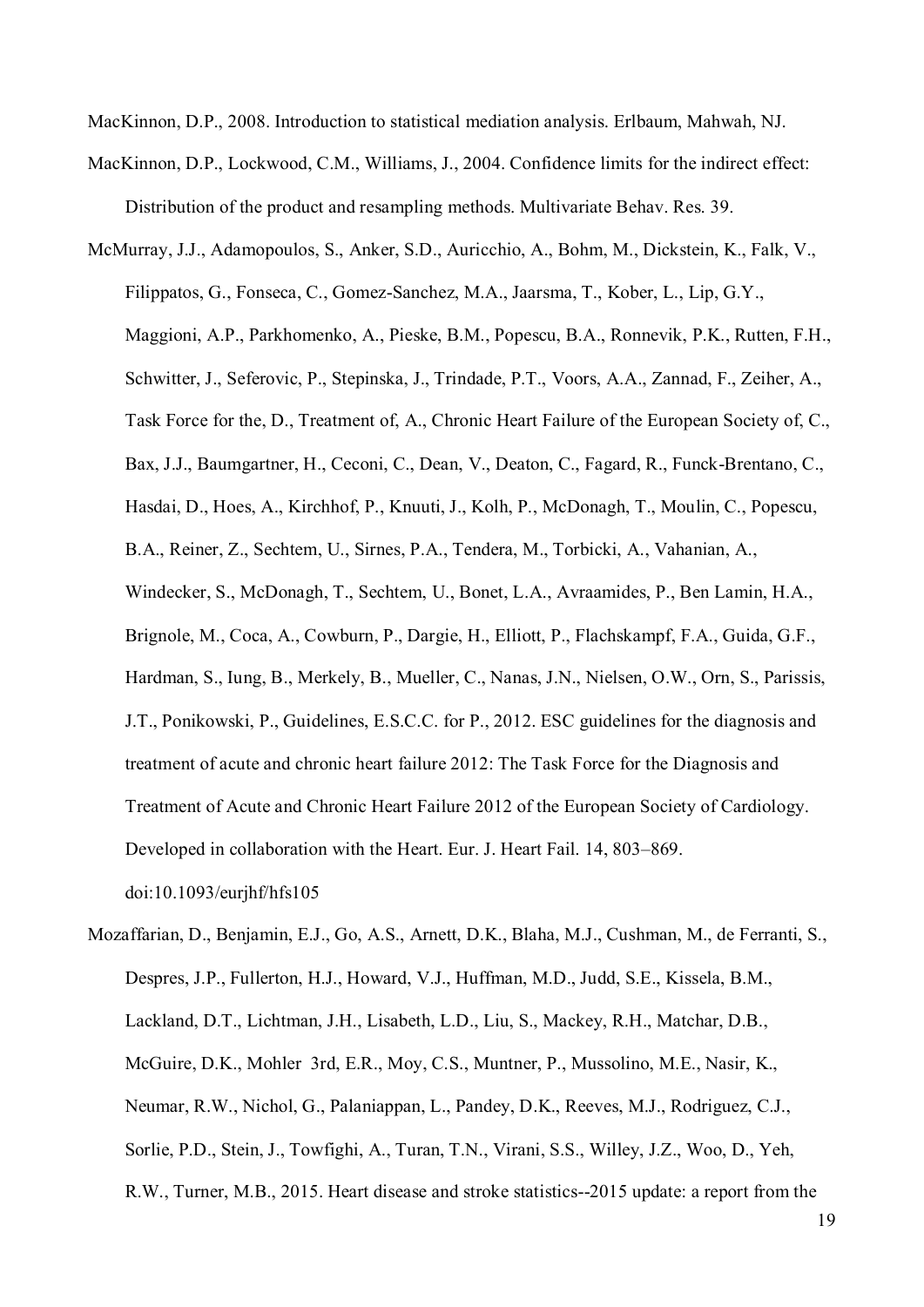American Heart Association. Circulation 131, e29–322.

doi:10.1161/CIR.0000000000000152CIR.0000000000000152 [pii]

- Murthy, S., Lipman, H.I., 2011. Management of end-stage heart failure. Prim. Care 38, 265–276. doi:10.1016/j.pop.2011.03.007
- Muthén, L.K., Muthén, B.O., 2015. Mplus user's guide, 5th Ed. ed. Muthén & Muthén, Los Angeles, CA.
- Pozehl, B., Duncan, K., Hertzog, M., Norman, J.F., 2010. Heart Failure Exercise And Training Camp: effects of a multicomponent exercise training intervention in patients with heart failure. Hear. Lung 39, S1–13. doi:10.1016/j.hrtlng.2010.04.008
- Pressler, S.J., 2008. Cognitive functioning and chronic heart failure: a review of the literature (2002-July 2007). J. Cardiovasc. Nurs. 23, 239–249. doi:10.1097/01.JCN.0000305096.09710.ec
- Pressler, S.J., Therrien, B., Riley, P.L., Chou, C.C., Ronis, D.L., Koelling, T.M., Smith, D.G., Sullivan, B.J., Frankini, A.M., Giordani, B., 2011. Nurse-Enhanced Memory Intervention in Heart Failure: the MEMOIR study. J. Card. Fail. 17, 832–843. doi:10.1016/j.cardfail.2011.06.650
- Reitan, R.., 1992. Trail making test. Reitan Neuropsychological Laboratory, Tucson, AZ.
- Riegel, B., Dickson, V. V, 2008. A situation-specific theory of heart failure self-care. J. Cardiovasc. Nurs. 23, 190–196. doi:10.1097/01.JCN.0000305091.35259.85
- Riegel, B., Dickson, V. V, Faulkner, K.M., 2015. The Situation-Specific Theory of Heart Failure Self-Care: Revised and Updated. J. Cardiovasc. Nurs. doi:10.1097/JCN.0000000000000244
- Riegel, B., Jaarsma, T., Stromberg, A., 2012. A middle-range theory of self-care of chronic illness. ANS Adv. Nurs. Sci. 35, 194–204. doi:10.1097/ANS.0b013e318261b1ba
- Riegel, B., Lee, C.S., Dickson, V. V, Carlson, B., 2009. An update on the self-care of heart failure index. J. Cardiovasc. Nurs. 24, 485–497. doi:10.1097/JCN.0b013e3181b4baa0

Riegel, B., Moelter, S.T., Ratcliffe, S.J., Pressler, S.J., De Geest, S., Potashnik, S., Fleck, D., Sha,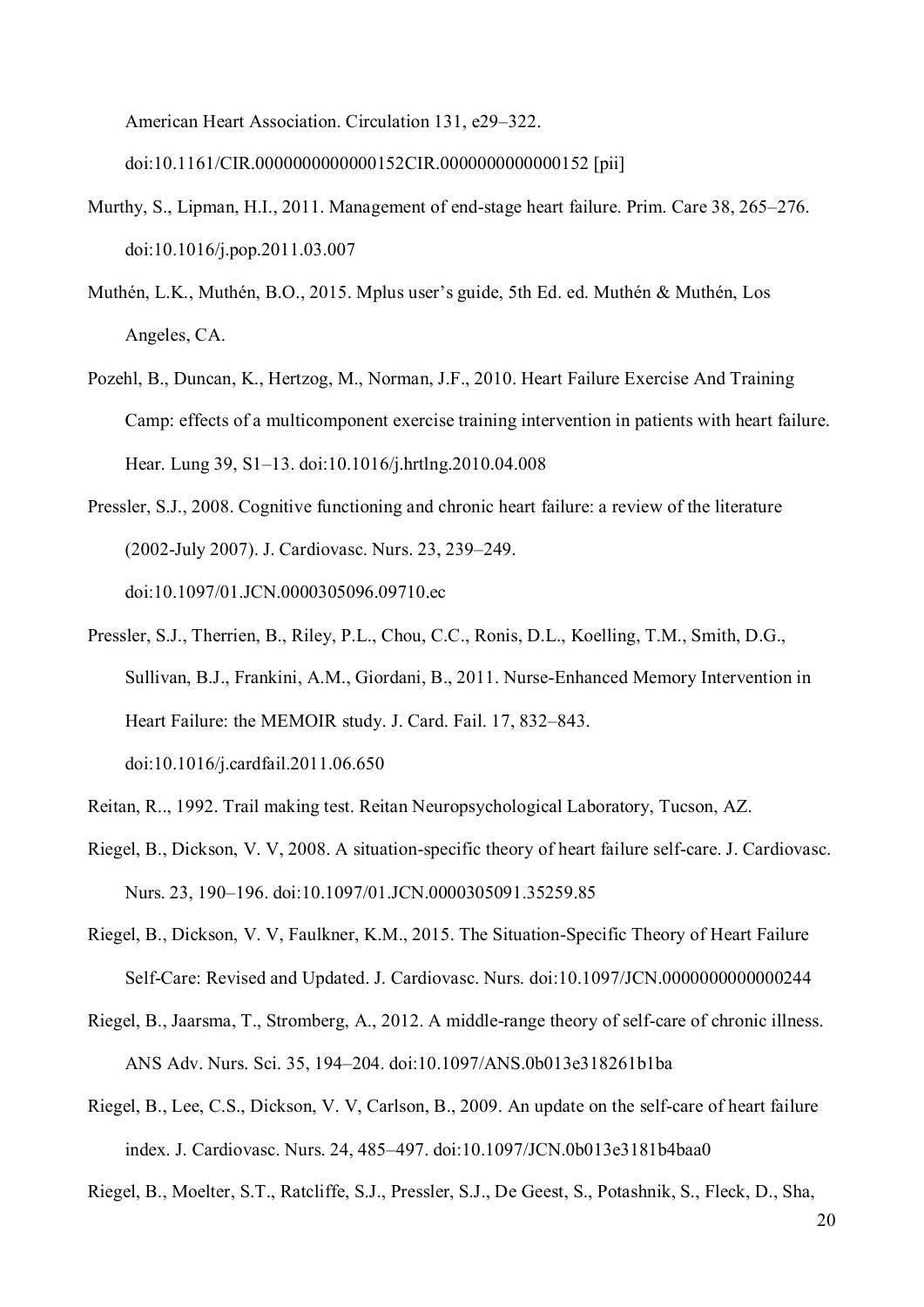D., Sayers, S.L., Weintraub, W.S., Weaver, T.E., Goldberg, L.R., 2011. Excessive daytime sleepiness is associated with poor medication adherence in adults with heart failure. J. Card. Fail. 17, 340–348. doi:10.1016/j.cardfail.2010.11.002

- Sayler, J., Schubert, C.M., Chiaranai, C., 2012. Supportive relationships, self-care confidence, and heart failure self-care. J. Cardiovasc. Nurs. 27, 384–393.
- Smeulders, E.S., van Haastregt, J.C., Ambergen, T., Uszko-Lencer, N.H., Janssen-Boyne, J.J., Gorgels, A.P., Stoffers, H.E., Lodewijks-van der Bolt, C.L., van Eijk, J.T., Kempen, G.I., 2010. Nurse-led self-management group programme for patients with congestive heart failure: randomized controlled trial. J. Adv. Nurs. 66, 1487–1499. doi:10.1111/j.1365- 2648.2010.05318.x
- Song, E.K., Moser, D.K., Rayens, M.K., Lennie, T.A., 2010. Symptom clusters predict event-free survival in patients with heart failure. J. Cardiovasc. Nurs. 25, 284–291. doi:10.1097/JCN.0b013e3181cfbcbb
- The Psychological Corporation, 2002. WAIS-III technical manual. Harcourt Assessment Co., San Antonio, TX.
- Tung, H.H., Lin, C.Y., Chen, K.Y., Chang, C.J., Lin, Y.P., Chou, C.H., 2013. Self-management intervention to improve self-care and quality of life in heart failure patients. Congest. Hear. Fail. 19, E9–E16. doi:10.1111/chf.12014
- Vellone, E., Fida, R., D'Agostino, F., Mottola, A., Juarez-Vela, R., Alvaro, R., Riegel, B., 2015. Self-care confidence may be the key: A cross-sectional study on the association between cognition and self-care behaviors in adults with heart failure. Int. J. Nurs. Stud. 52, 1705–13. doi:http://dx.doi.org/10.1016/j.ijnurstu.2015.06.013
- Vellone, E., Riegel, B., Cocchieri, A., Barbaranelli, C., D'Agostino, F., Antonetti, G., Glaser, D., Alvaro, R., 2013. Psychometric testing of the self-care of heart failure index version 6.2. Res. Nurs. Heal. 36, 500–511.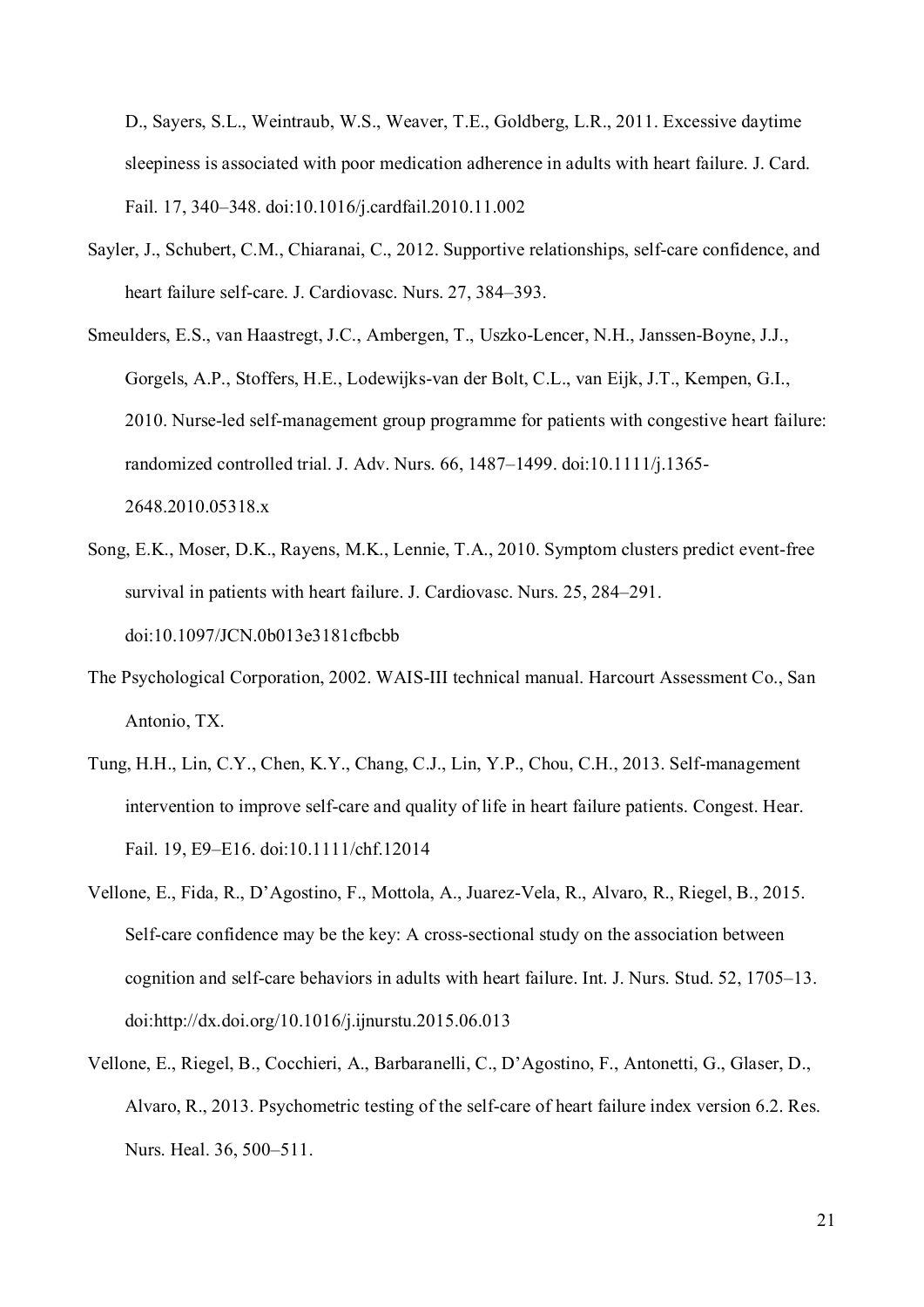

Figure 1. The conceptual model guiding the study.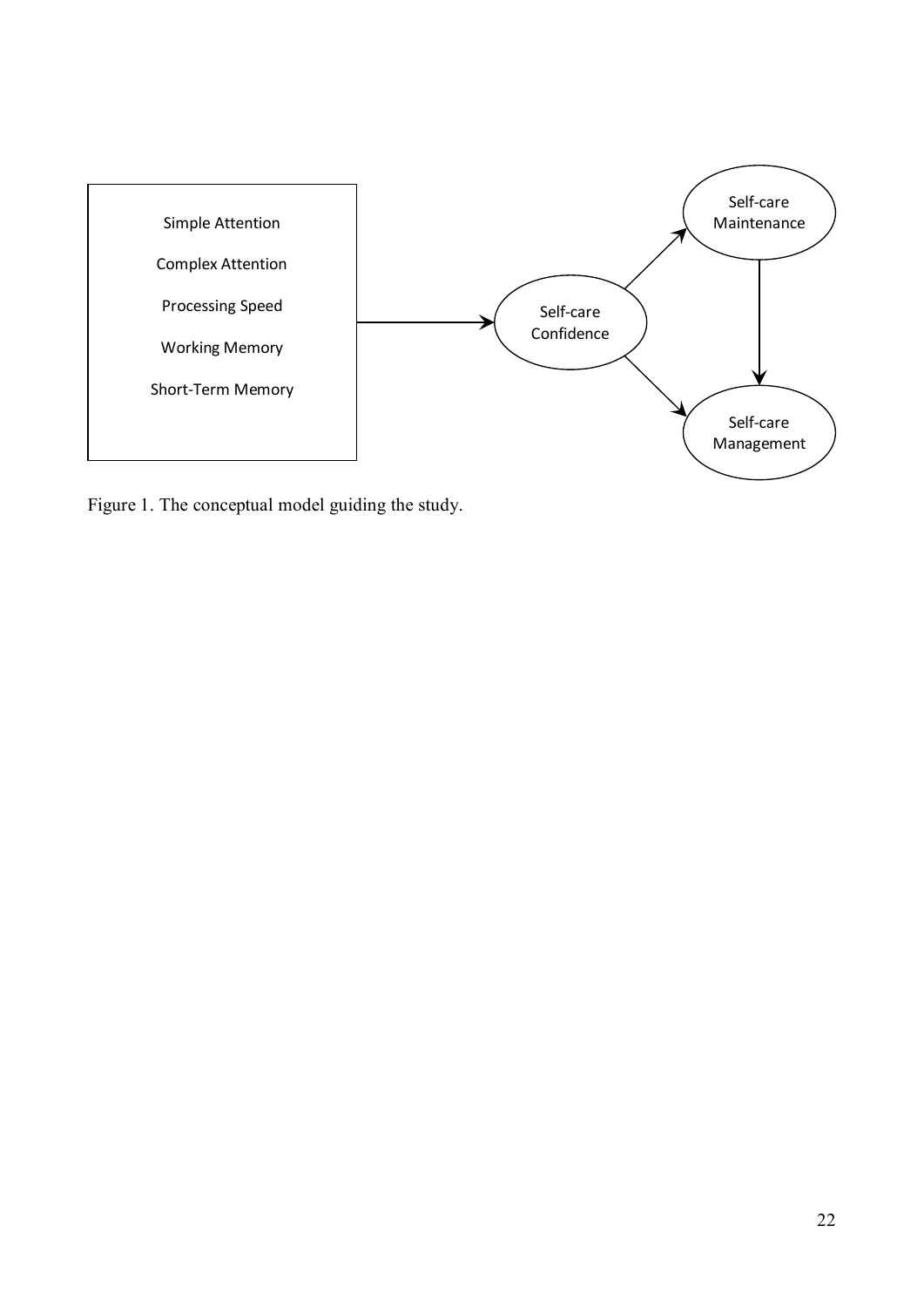| Variable (dummy code)              | Mean (SD) |        | Frequency $(\% )$ |        |
|------------------------------------|-----------|--------|-------------------|--------|
| Age                                | 62.0      | (12.5) |                   |        |
| Gender                             |           |        |                   |        |
| Female (1)                         |           |        | 100               | (35.7) |
| Male $(2)$                         |           |        | 180               | (64.3) |
| Education                          |           |        |                   |        |
| Less than high school degree $(1)$ |           |        | 27                | (9.6)  |
| High school degree $(2)$           |           |        | 102               | (36.4) |
| More than high school degree $(3)$ |           |        | 151               | (53.9) |
| Ethnic group                       |           |        |                   |        |
| Black (1)                          |           |        | 96                | (34.3) |
| White $(2)$                        |           |        | 175               | (62.5) |
| Other (missing value)              |           |        | 9                 | (3.2)  |
| NYHA functional class              |           |        |                   |        |
| Class $I(1)$                       |           |        | 12                | (4.3)  |
| Class II $(2)$                     |           |        | 54                | (19.3) |
| Class III $(3)$                    |           |        | 164               | (58.6) |
| Class IV $(4)$                     |           |        | 50                | (17.9) |
| Charlson Comorbidity Index)        | 2.8       | (1.7)  |                   |        |
| Illness duration (in months)       | 73.4      | (65.9) |                   |        |
| Self-care Maintenance              | 66.8      | (11.9) |                   |        |
| Self-care Management               | 67.4      | (18.7) |                   |        |
| Self-care Confidence               | 75.8      | (14.1) |                   |        |
| <b>Summary Cognitive Score</b>     | 1.7       | (1.0)  |                   |        |
| Psychomotor Vigilance Task         | 5.0       | (3.5)  |                   |        |
| Impaired patients                  |           |        | 109               | (38.9) |
| Trail Making Test B                | 111.2     | (59.1) |                   |        |
| Impaired patients                  |           |        | 171               | (61.1) |
| Digit Symbol Substitution Test     | 53.4      | (17.5) |                   |        |
| Impaired patients                  |           |        | 59                | (21.1) |
| Probed Recall Memory Task          | 2.0       | (1.2)  |                   |        |
| Impaired patients                  |           |        | 95                | (33.9) |
| Letter Number Sequencing Test      | 8.7       | (3.5)  |                   |        |
| Impaired patients                  |           |        | 45                | (16.1) |

Table 1. Sample characteristics (n=280): descriptive statistics of sociodemographic and clinical variables, self-care factors, and cognitive scores.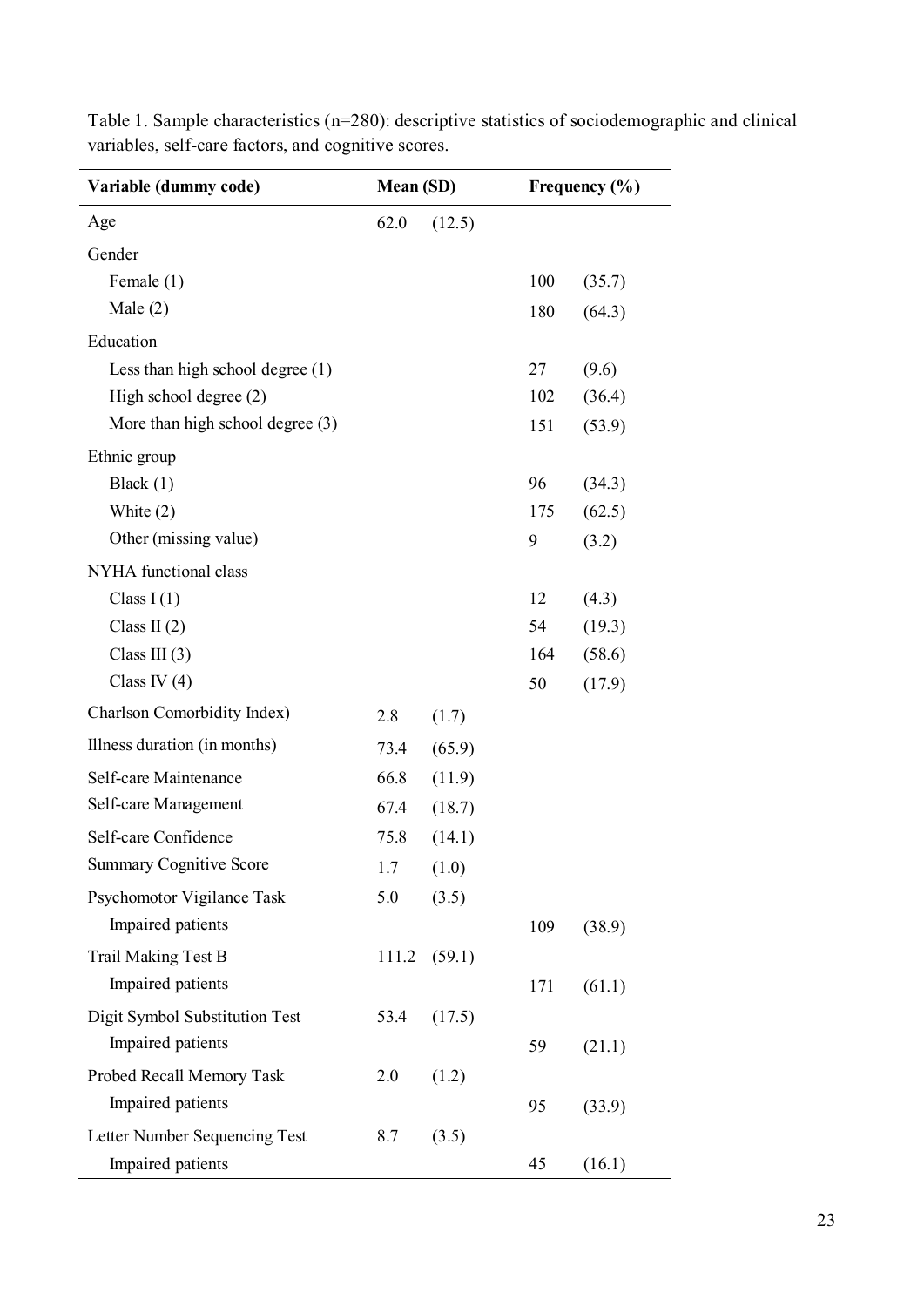| Table 2. Correlation analysis |  |  |
|-------------------------------|--|--|
|-------------------------------|--|--|

|                            | Self-care<br>maintenance | Self-care<br>management | Self-care<br>confidence |
|----------------------------|--------------------------|-------------------------|-------------------------|
| Age                        | .071                     | $-.095$                 | .035                    |
| Gender                     | $-.076$                  | $-.070$                 | .001                    |
| Education                  | .097                     | .089                    | .022                    |
| Ethnicity                  | .008                     | $-.160$                 | $-.011$                 |
| NYHA functional class      | $-.073$                  | .014                    | $-.055$                 |
| Charlson Comorbidity Index | .096                     | .095                    | $-.007$                 |

Note. Pearson's *r* was used for continuous variables (i.e., age and comorbidity), Spearman's *ρ* for categorical variables (i.e., gender, education, ethnicity, New York Heart Association class). No coefficient was statistically significant.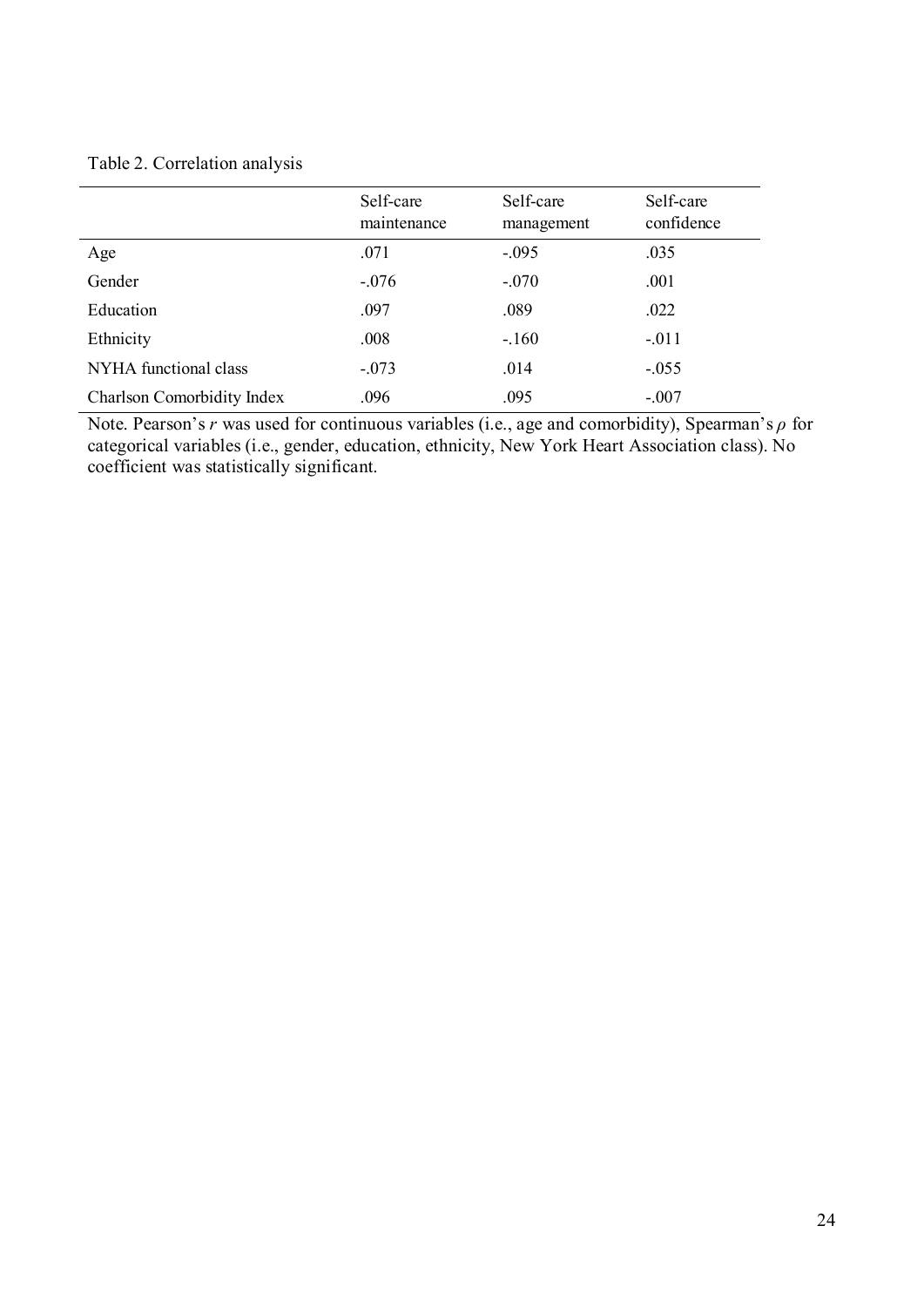

Figure 2. The results of the simple attention and working memory models. Standardized regression coefficients and R-square values for the simple attention model are in Roman text, for the working memory model are in Italics;  $* p < 0.05$ .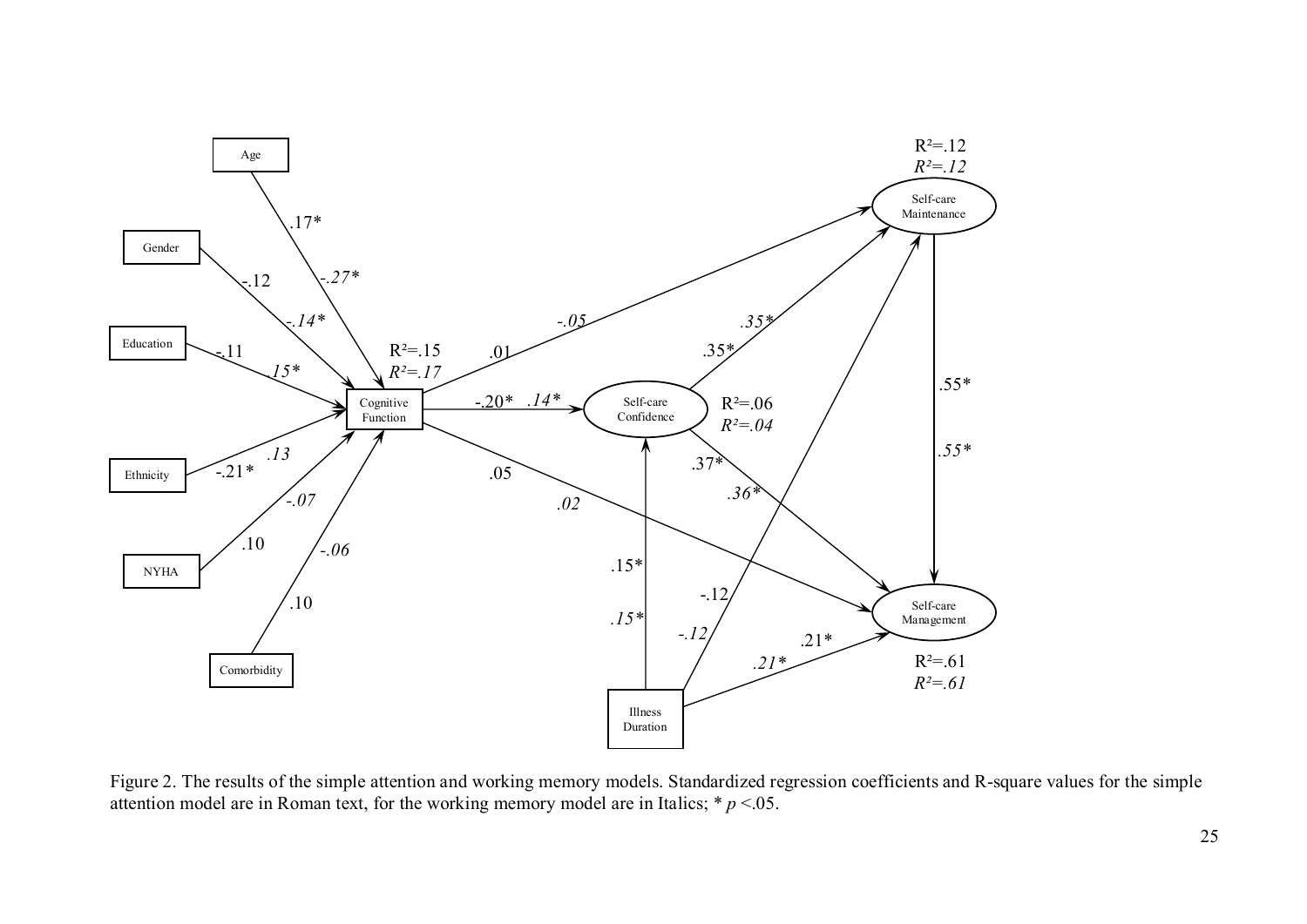|                               | $\chi^2$ | df | <i>p</i> value | <b>CFI</b> | <b>RMSEA</b> | $C$ fit |
|-------------------------------|----------|----|----------------|------------|--------------|---------|
| Summary cognitive score model | 23.53    | 16 | .100           | .929       | .043         | .582    |
| Processing speed model        | 31.88    | 19 | .032           | .942       | .052         | .425    |
| Simple attention model        | 25.10    | 19 | .157           | .941       | .036         | .719    |
| Complex attention model       | 27.02    | 19 | .104           | .954       | .041         | .637    |
| Working memory model          | 26.11    | 19 | .127           | .936       | .039         | .676    |
| Short-term memory model       | 23.85    | 19 | .202           | .968       | .032         | .769    |

Table 3. The fit indices for the structural equation models relative to the summary cognitive score and each cognitive domain.

Note. CFI = Comparative Fit Index; RMSEA= Root mean squared error of approximation; Cfit=closeness of fit of RMSEA. A good model yields a non-significant  $\chi^2$  and Cfit (p>.05), a CFI higher than .95 or at least .90 and the RMSEA lower than .05 or at least .08.